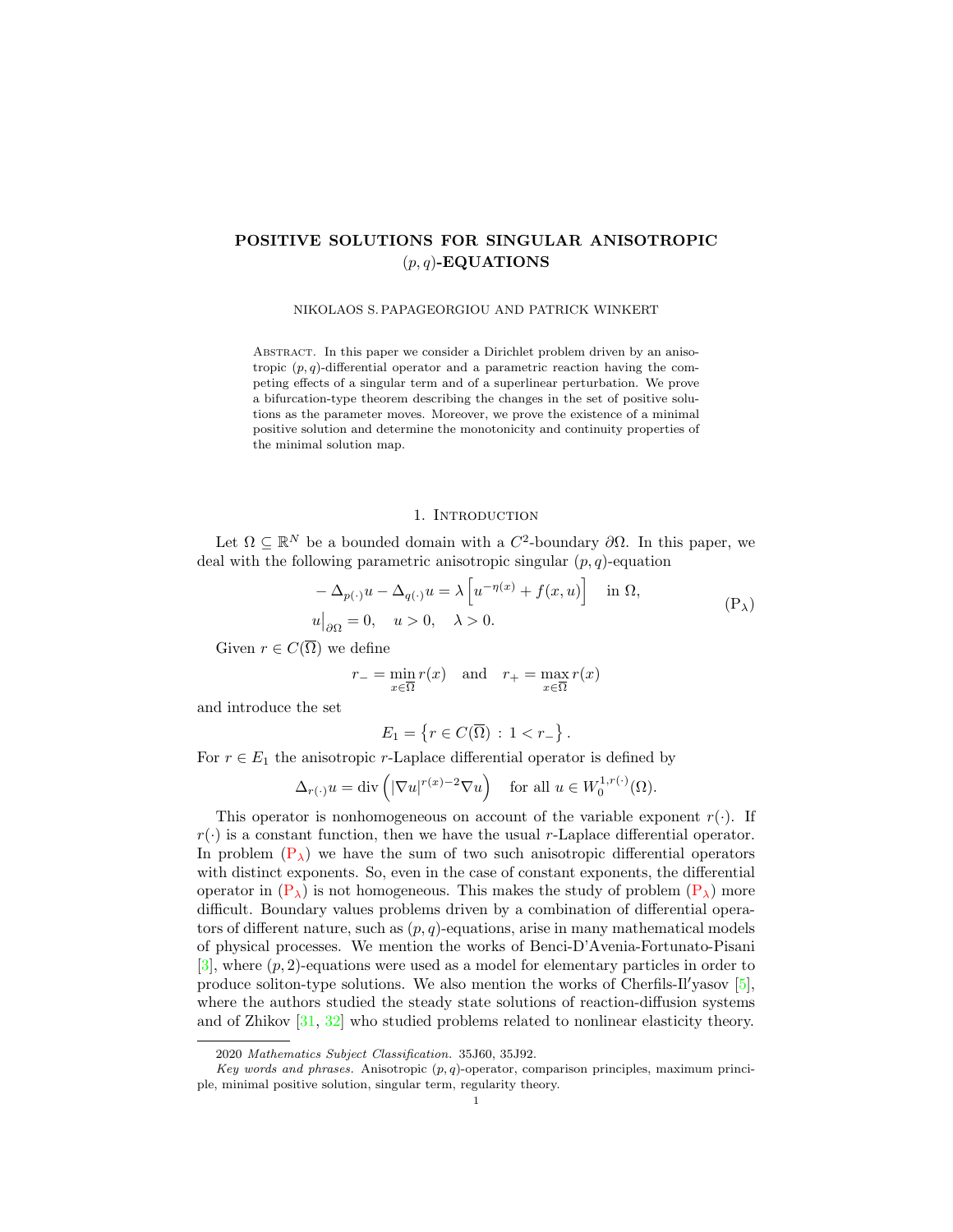In the reaction of  $(P_{\lambda})$  $(P_{\lambda})$  we have the competing effects of a singular term  $s \rightarrow$  $s^{-\eta(x)}$  and of a Carathéodory function  $f: \Omega \times \mathbb{R} \to \mathbb{R}$ , that is,  $x \to f(x, s)$  is measurable for all  $s \in \mathbb{R}$  and  $s \to f(x, s)$  is continuous for a. a.  $x \in \Omega$ . We assume that  $f(x, \cdot)$  exhibits  $(p_{+}-1)$ -superlinear growth uniformly for a. a.  $x \in \Omega$  as  $s \to +\infty$ but need not satisfy the Ambrosetti-Rabinowitz condition (the AR-condition for short) which is common in the literature when dealing with superlinear problems. The sum of the two terms is multiplied with a parameter  $\lambda > 0$ .

Applying a combination of variational tools from the critical point theory along with truncation and comparison techniques, we prove a bifurcation-type theorem describing the changes in the set of positive solutions as the parameter  $\lambda$  moves on the open positive semiaxis  $\mathbb{R}_+ = (0, +\infty)$ . We also show that for every admissible parameter  $\lambda > 0$ , problem  $(P_{\lambda})$  $(P_{\lambda})$  has a smallest positive solution  $\tilde{u}_{\lambda}$  and we determine the monotonicity and continuity properties of the minimal solution map  $\lambda \mapsto \tilde{u}_{\lambda}$ .

Boundary values problems driven by the anisotropic p-Laplacian have been studied extensively in the last decade. We refer to the books of Diening-Harjulehto-Hästö-Růžička  $[6]$  and Rădulescu-Repovš  $[24]$  and the references therein. In contrast, the study of singular anisotropic equations is lagging behind. There are very few works on this subject. We mention two such papers which are close to our problem  $(P_{\lambda})$  $(P_{\lambda})$ . These are the works of Byun-Ko [\[4\]](#page-21-3) and Saoudi-Ghanmi [\[26\]](#page-22-3) who examine equations driven by the anisotropic  $p$ -Laplacian and the parameter multiplies only the singular term. Moreover, the overall conditions on the data of the problem are more restrictive, see hypotheses  $(p_M)$  in [\[4\]](#page-21-3) and hypotheses (H1)–(H4) in [\[26\]](#page-22-3). We also mention the isotropic works of the authors [\[21,](#page-22-4) [22\]](#page-22-5) on singular equations driven by the  $(p, q)$ -Laplacian and the p-Laplacian, respectively. Finally, related works to the topic can be found in the papers of Ambrosio  $[1]$ , Ambrosio-Rădulescu  $[2]$ , Liu-Motreanu-Zeng [\[15\]](#page-21-6), Papageorgiou-Zhang [\[23\]](#page-22-6), Ragusa-Tachikawa [\[25\]](#page-22-7), Zeng-Bai-Gasiński-Winkert  $[28, 29]$  $[28, 29]$  $[28, 29]$  and the references therein.

#### 2. Preliminaries and Hypotheses

In this section we recall some basic facts about Lebesgue and Sobolev spaces with variable exponents. We refer to the book of Diening-Harjulehto-Hästö-Růžička  $[6]$ for details.

Let  $M(\Omega)$  be the space of all measurable functions  $u: \Omega \to \mathbb{R}$ . We identify two such functions when they differ only on a Lebesgue-null set. Given  $r \in E_1$ , the anisotropic Lebesgue space  $L^{r(\cdot)}(\Omega)$  is defined by

$$
L^{r(\cdot)}(\Omega) = \left\{ u \in M(\Omega) : \int_{\Omega} |u|^{r(x)} dx < \infty \right\}.
$$

This space is equipped with the Luxemburg norm defined by

$$
||u||_{r(\cdot)} = \inf \left\{ \mu > 0 \, : \, \int_{\Omega} \left( \frac{|u|}{\mu} \right)^{r(x)} dx \le 1 \right\}.
$$

The modular function related to these spaces is defined by

$$
\varrho_{r(\cdot)}(u) = \int_{\Omega} |u|^{r(x)} \, \mathrm{d}x \quad \text{for all } u \in L^{r(\cdot)}(\Omega).
$$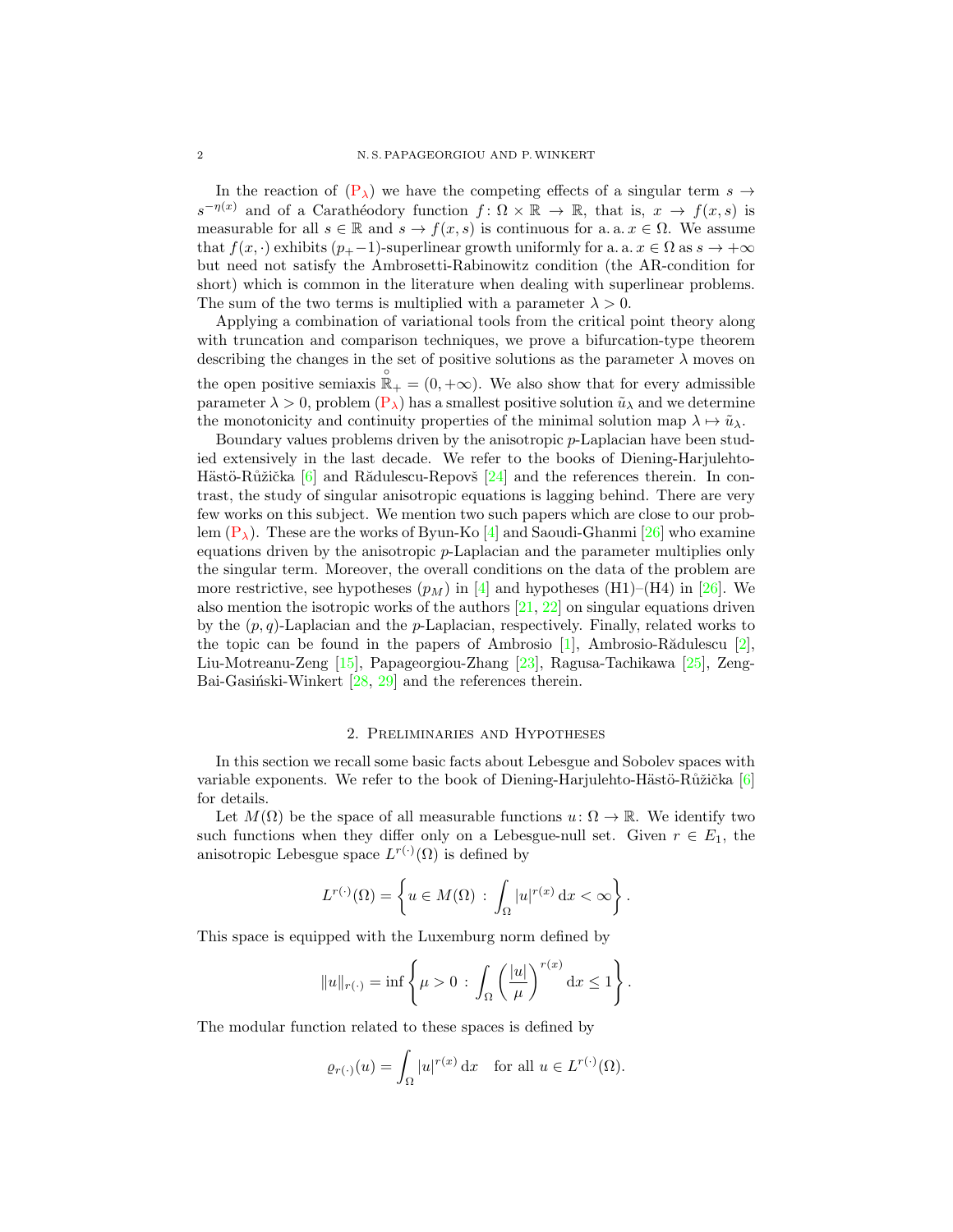It is clear that  $\|\cdot\|_{r(\cdot)}$  is the Minkowski functional of the set  $\{u \in L^{r(\cdot)}(\Omega)$ :  $\varrho_{r(\cdot)}(u) \leq 1$ . The following proposition states the relation between  $\|\cdot\|_{r(\cdot)}$  and the modular  $\varrho_{r(\cdot)}: L^{r(\cdot)}(\Omega) \to \mathbb{R}$ .

<span id="page-2-0"></span>**Proposition 2.1.** Let  $r \in E_1$ , let  $u \in L^{r(\cdot)}(\Omega)$  and let  $\{u_n\}_{n \in \mathbb{N}} \subseteq L^{r(\cdot)}(\Omega)$ . The following assertions hold:

 $(a) \|u\|_{r(\cdot)} = \mu \iff \varrho_{r(\cdot)}\left(\frac{u}{\mu}\right) = 1;$ (b)  $||u||_{r(\cdot)} < 1$  (resp. = 1, > 1)  $\iff$   $\varrho_{r(\cdot)}(u) < 1$  (resp. = 1, > 1);  $(c) \|u\|_{r(\cdot)} \leq 1 \implies \|u\|_{r(\cdot)}^{r_+} \leq \varrho_{r(\cdot)}(u) \leq \|u\|_{r(\cdot)}^{r_-}$  $_{r(\cdot)}^{r_{-}};$ (d)  $||u||_{r(\cdot)} \ge 1 \implies ||u||_{r(\cdot)}^{r(\cdot)} \le \varrho_{r(\cdot)}(u) \le ||u||_{r(\cdot)}^{r(\cdot)}$  $_{r(\cdot)}^{r_+};$  $(e) \|u_n\|_{r(\cdot)} \to 0 \text{ (resp. } \to \infty) \iff \varrho_{r(\cdot)}(u_n) \to 0 \text{ (resp. } \to \infty);$  $(f) \|u_n - u\|_{r(\cdot)} \to 0 \iff \varrho_{r(\cdot)}(u_n - u) \to 0.$ 

We know that  $(L^{r(\cdot)}(\Omega), \|\cdot\|_{r(\cdot)})$  is a separable and reflexive Banach space. Further we denote by  $r'(x) = \frac{r(x)}{r(x)-1}$  the conjugate variable exponent to  $r \in E_1$ , that is,

$$
\frac{1}{r(x)} + \frac{1}{r'(x)} = 1 \quad \text{for all } x \in \overline{\Omega}.
$$

It is clear that  $r' \in E_1$ . We know that  $L^{r(\cdot)}(\Omega)^* = L^{r'(\cdot)}(\Omega)$  and the following version of Hölder's inequality holds

$$
\int_{\Omega} |uv| \, \mathrm{d}x \le \left[ \frac{1}{r_{-}} + \frac{1}{r'_{-}} \right] ||u||_{r(\cdot)} ||v||_{r'(\cdot)}
$$

for all  $u \in L^{r(\cdot)}(\Omega)$  and for all  $v \in L^{r'(\cdot)}(\Omega)$ .

Moreover, if  $r_1, r_2 \in E_1$  and  $r_1(x) \leq r_2(x)$  for all  $x \in \overline{\Omega}$ , then we have the continuous embedding

$$
L^{r_2(\cdot)}(\Omega) \hookrightarrow L^{r_1(\cdot)}(\Omega).
$$

The corresponding variable exponent Sobolev spaces can be defined in a natural way using the variable exponent Lebesgue spaces. So, given  $r \in E_1$ , we define

$$
W^{1,r(\cdot)}(\Omega) = \left\{ u \in L^{r(\cdot)}(\Omega) \, : \, |\nabla u| \in L^{r(\cdot)}(\Omega) \right\}
$$

with  $\nabla u$  being the gradient of  $u: \Omega \to \mathbb{R}$ . This space is equipped with the norm

$$
||u||_{1,r(\cdot)} = ||u||_{r(\cdot)} + ||\nabla u||_{r(\cdot)} \text{ for all } u \in W^{1,r(\cdot)}(\Omega)
$$

with  $\|\nabla u\|_{r(\cdot)} = \|\nabla u\|_{r(\cdot)}.$ 

Let  $r \in E_1$  be Lipschitz continuous, that is,  $r_1 \in E_1 \cap C^{0,1}(\overline{\Omega})$ . We define

$$
W_0^{1,r(\cdot)}(\Omega) = \overline{C_c^{\infty}(\Omega)}^{\|\cdot\|_{1,r(\cdot)}}.
$$

The spaces  $W^{1,r(\cdot)}(\Omega)$  and  $W_0^{1,r(\cdot)}(\Omega)$  are both separable and reflexive Banach spaces. On the space  $W_0^{1,r(\cdot)}(\Omega)$  we have the Poincaré inequality, namely there exists  $\hat{c} > 0$  such that

$$
||u||_{r(\cdot)} \leq \hat{c}||\nabla u||_{r(\cdot)}
$$
 for all  $u \in W_0^{1,r(\cdot)}(\Omega)$ .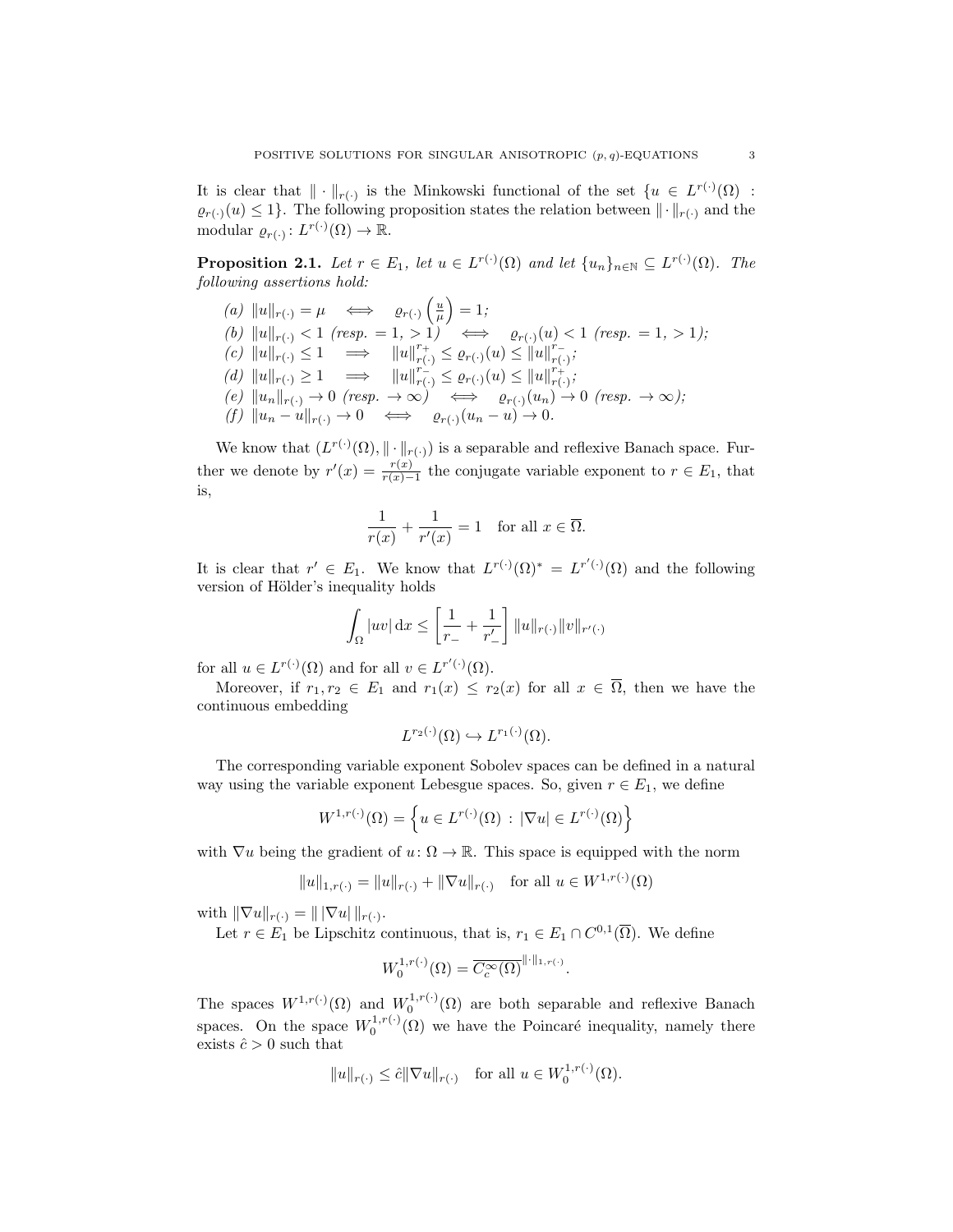Let  $r \in E_1 \cap C^{0,1}(\overline{\Omega})$  and set

$$
r^*(x) = \begin{cases} \frac{Nr(x)}{N-r(x)} & \text{if } r(x) < N, \\ +\infty & \text{if } N \le r(x), \end{cases}
$$
 for all  $x \in \overline{\Omega}$ ,

which is the critical variable Sobolev exponent corresponding to r. Let  $q \in C(\overline{\Omega})$ be such that  $1 \le q_- \le q(x) \le r^*(x)$  (resp.  $1 \le q_- \le q(x) < r^*(x)$ ) for all  $x \in \overline{\Omega}$ . If  $X = W^{1,r(\cdot)}(\Omega)$  or  $X = W_0^{1,r(\cdot)}(\Omega)$ , then we have

 $X \hookrightarrow L^{q(\cdot)}(\Omega)$  continuously (resp. compactly).

This is the anisotropic Sobolev embedding theorem.

For  $r \in E_1 \cap C^{0,1}(\overline{\Omega})$ , we have

$$
W_0^{1,r(\cdot)}(\Omega)^* = W^{-1,r'(\cdot)}(\Omega).
$$

Let  $A_{r(\cdot)}: W_0^{1,r(\cdot)}(\Omega) \to W^{-1,r'(\cdot)}(\Omega)$  be the nonlinear operator defined by

$$
\langle A_{r(\cdot)}(u), h \rangle = \int_{\Omega} |\nabla u|^{r(x)-2} \nabla u \cdot \nabla h \, \mathrm{d}x \quad \text{for all } u, h \in W_0^{1,r(\cdot)}(\Omega).
$$

This map has the following properties, see, for example Gasinski-Papageorgiou  $[9,$ Proposition 2.5] and Rădulescu-Repovš  $[24, p. 40]$  $[24, p. 40]$ .

<span id="page-3-0"></span>**Proposition 2.2.** The operator  $A_{r(\cdot)}: W_0^{1,r(\cdot)}(\Omega) \to W^{-1,r'(\cdot)}(\Omega)$  is bounded (so it maps bounded sets to bounded sets), continuous, strictly monotone (which implies it is also maximal monotone) and of type  $(S)_+$ , that is,

$$
u_n \stackrel{w}{\to} u \text{ in } W_0^{1,r(\cdot)}(\Omega) \text{ and } \limsup_{n \to \infty} \langle A_{r(\cdot)}(u_n), u_n - u \rangle \le 0
$$

imply  $u_n \to u$  in  $W_0^{1,r(\cdot)}(\Omega)$ .

The anisotropic singular regularity theory, see Saoudi-Ghanmi [\[26,](#page-22-3) Appendix 2], leads to another Banach space, namely the space

$$
C_0^1(\overline{\Omega}) = \left\{ u \in C^1(\overline{\Omega}) : u \middle|_{\partial \Omega} = 0 \right\}.
$$

This is an ordered Banach space with positive (order) cone

$$
C_0^1(\overline{\Omega})_+ = \left\{ u \in C_0^1(\overline{\Omega}) : u(x) \ge 0 \text{ for all } x \in \overline{\Omega} \right\}.
$$

This cone has a nonempty interior given by

$$
\mathrm{int}\left(C_0^1(\overline{\Omega})_+\right) = \left\{u \in C_0^1(\overline{\Omega})_+ : u(x) > 0 \text{ for all } x \in \Omega, \left.\frac{\partial u}{\partial n}\right|_{\partial \Omega} < 0\right\},\
$$

where  $\frac{\partial u}{\partial n} = \nabla u \cdot n$  with n being the outward unit normal on  $\partial \Omega$ .

Our hypotheses on the exponents  $p(\cdot), q(\cdot)$  and  $\eta(\cdot)$  are the following ones:

H<sub>0</sub>:  $p, q \in E_1 \cap C^{0,1}(\overline{\Omega}), \eta \in C(\overline{\Omega}), 1 < q_- \leq q_+ < p_- \leq p_+ \text{ and } 0 < \eta(x) < 1$ for all  $x \in \overline{\Omega}$ .

Using these conditions on the exponents and following the arguments in the papers of Papageorgiou-Rădulescu-Repovš  $[16,$  Proposition 2.4],  $[18,$  Proposition 6] we can have two strong comparison principles.

For the first, we will need the following ordering notion on  $M(\Omega)$ .

So, given  $y_1, y_2 \colon \Omega \to \mathbb{R}$  two measurable functions, we write  $y_1 \preceq y_2$  if for every compact set  $K \subseteq \Omega$ , we have  $0 < c_K \leq y_2(x) - y_1(x)$  for a. a.  $x \in K$ . Note that if  $y_1, y_2 \in C(\Omega)$  and  $y_1(x) < y_2(x)$  for all  $x \in \Omega$ , then  $y_1 \preceq y_2$ . The first strong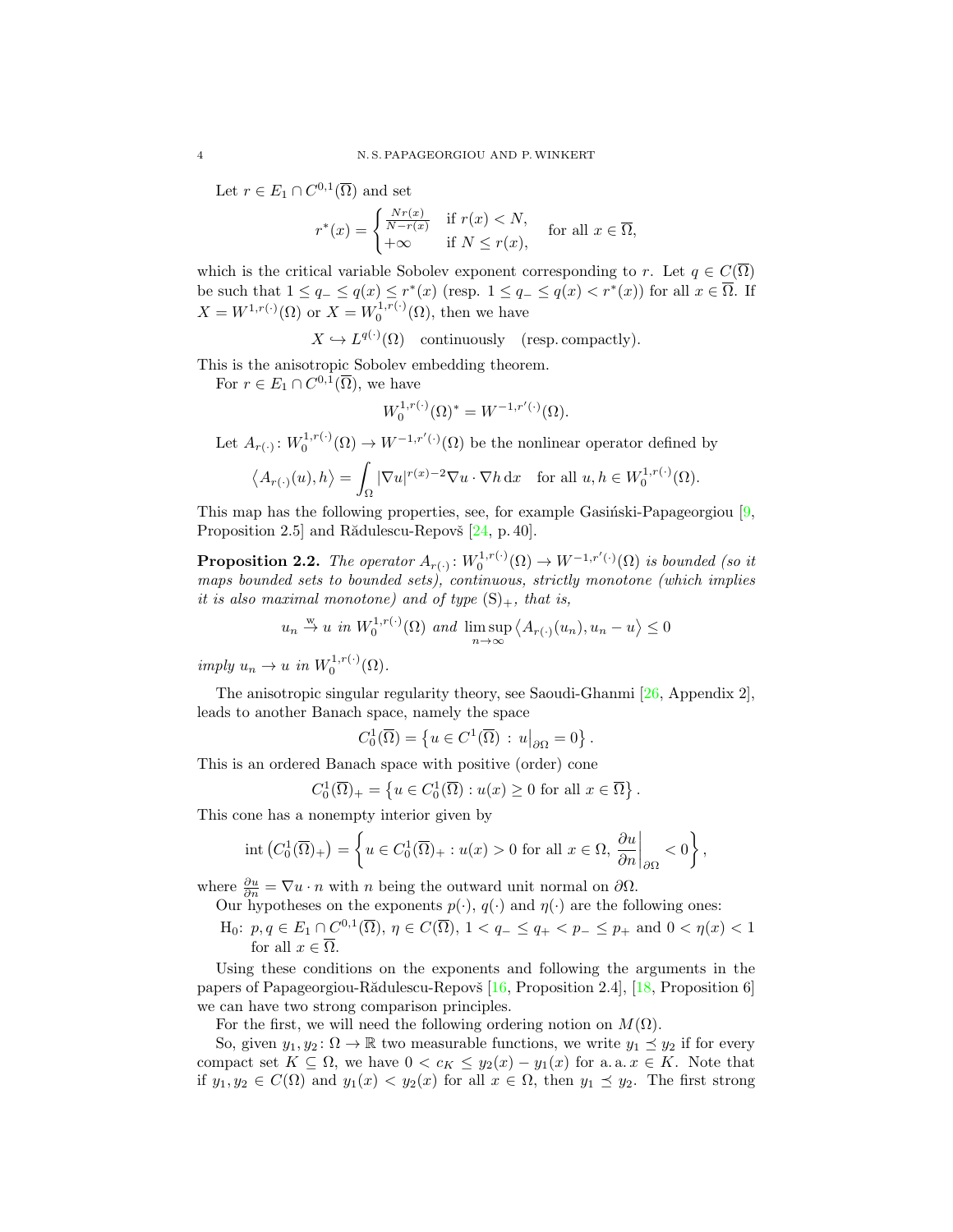comparison principle is the following one, see Papageorgiou-R $\ddot{a}$ dulescu-Repov $\ddot{s}$  [\[16,](#page-21-8) Proposition 2.4].

<span id="page-4-0"></span>**Proposition 2.3.** If hypotheses  $H_0$  hold,  $\hat{\xi} \in L^{\infty}(\Omega)$ ,  $\hat{\xi}(x) \geq 0$  for a. a.  $x \in \Omega$ ,  $y_1, y_2 \in L^{\infty}(\Omega)$ ,  $y_1 \preceq y_2$ ,  $u \in W^{1,p(\cdot)}(\Omega)$ ,  $u \geq 0$  for a.a.  $x \in \Omega$ ,  $u \neq 0$ ,  $v \in$ int  $(C_0^1(\overline{\Omega})_+)$  and

$$
-\Delta_{p(\cdot)}u - \Delta_{q(\cdot)}u + \hat{\xi}(x)u^{p(x)-1} - u^{-\eta(x)} = y_1(x) \text{ in } \Omega,
$$
  

$$
-\Delta_{p(\cdot)}v - \Delta_{q(\cdot)}v + \hat{\xi}(x)v^{p(x)-1} - v^{-\eta(x)} = y_2(x) \text{ in } \Omega,
$$

then  $v - u \in \text{int}\left(C_0^1(\overline{\Omega})_+\right)$ .

In the second strong comparison principle, we strengthen the order condition on  $y_1$  and  $y_2$  but drop the boundary requirements on u and v, see Papageorgiou-Rădulescu-Repovš [\[18,](#page-21-9) Proposition 6].

<span id="page-4-1"></span>**Proposition 2.4.** If hypotheses  $H_0$  hold,  $\hat{\xi} \in L^{\infty}(\Omega)$ ,  $\hat{\xi} \geq 0$  for a. a.  $x \in \Omega$ ,  $y_1, y_2 \in$  $L^{\infty}(\Omega)$ ,  $0 < c_0 \leq y_2(x) - y_1(x)$  for a. a.  $x \in \Omega$ ,  $u, v \in C^{1,\alpha}(\overline{\Omega})$ ,  $0 < u(x) \leq v(x)$  for all  $x \in \Omega$  and

$$
-\Delta_{p(\cdot)}u - \Delta_{q(\cdot)}u + \hat{\xi}(x)u^{p(x)-1} - u^{-\eta(x)} = y_1(x) \text{ in } \Omega,
$$
  

$$
-\Delta_{p(\cdot)}v - \Delta_{q(\cdot)}v + \hat{\xi}(x)v^{p(x)-1} - v^{-\eta(x)} = y_2(x) \text{ in } \Omega,
$$

then  $u(x) < v(x)$  for all  $x \in \Omega$ .

Given  $u \in M(\Omega)$ , we define  $u^{\pm} = \max\{\pm u, 0\}$  being the positive and negative part of u, respectively. We know that  $u = u^+ - u^-$ ,  $|u| = u^+ + u^-$  and if  $u \in$  $W_0^{1,p(\cdot)}(\Omega)$ , then  $u^{\pm} \in W_0^{1,p(\cdot)}(\Omega)$ .

If  $u, v \in M(\Omega)$  and  $u(x) \leq v(x)$  for a. a.  $x \in \Omega$ , then we define

$$
[u, v] = \left\{ h \in W_0^{1, p(\cdot)}(\Omega) : u(x) \le h(x) \le v(x) \text{ for a. a. } x \in \Omega \right\},\
$$

$$
[u] = \left\{ h \in W_0^{1, p(\cdot)}(\Omega) : u(x) \le h(x) \text{ for a. a. } x \in \Omega \right\}.
$$

Moreover, we denote by  $\mathrm{int}_{C_0^1(\overline{\Omega})}[u, v]$  the interior of  $[u, v] \cap C_0^1(\overline{\Omega})$  in  $C_0^1(\overline{\Omega})$ .

In what follows, for notational simplicity, we denote by  $\|\cdot\|$  the norm of the anisotropic Sobolev space  $W_0^{1,p(\cdot)}(\Omega)$ . On account of Poincaré's inequality we have

$$
||u|| = ||\nabla u||_{r(\cdot)}
$$
 for all  $u \in W_0^{1,r(\cdot)}(\Omega)$ .

Given a Banach space X and a functional  $\varphi \in C^1(X)$ , we define

$$
K_{\varphi} = \{ u \in X : \varphi'(u) = 0 \}
$$

being the critical set of  $\varphi$ . We say that  $\varphi$  satisfies the "Cerami condition", Ccondition for short, if every sequence  $\{u_n\}_{n\in\mathbb{N}}\subseteq X$  such that  $\{\varphi(u_n)\}_{n\in\mathbb{N}}\subseteq \mathbb{R}$  is bounded and

$$
(1 + \|u_n\|_X)\,\varphi'(u_n) \to 0 \quad \text{in } X^* \text{ as } n \to \infty,
$$

admits a strongly convergent subsequence. This is a compactness-type condition on the functional  $\varphi$  which compensates for the fact that the ambient space X is not locally compact in general, since it could be infinite dimensional. Using this condition, we can prove a deformation theorem which leads to the minimax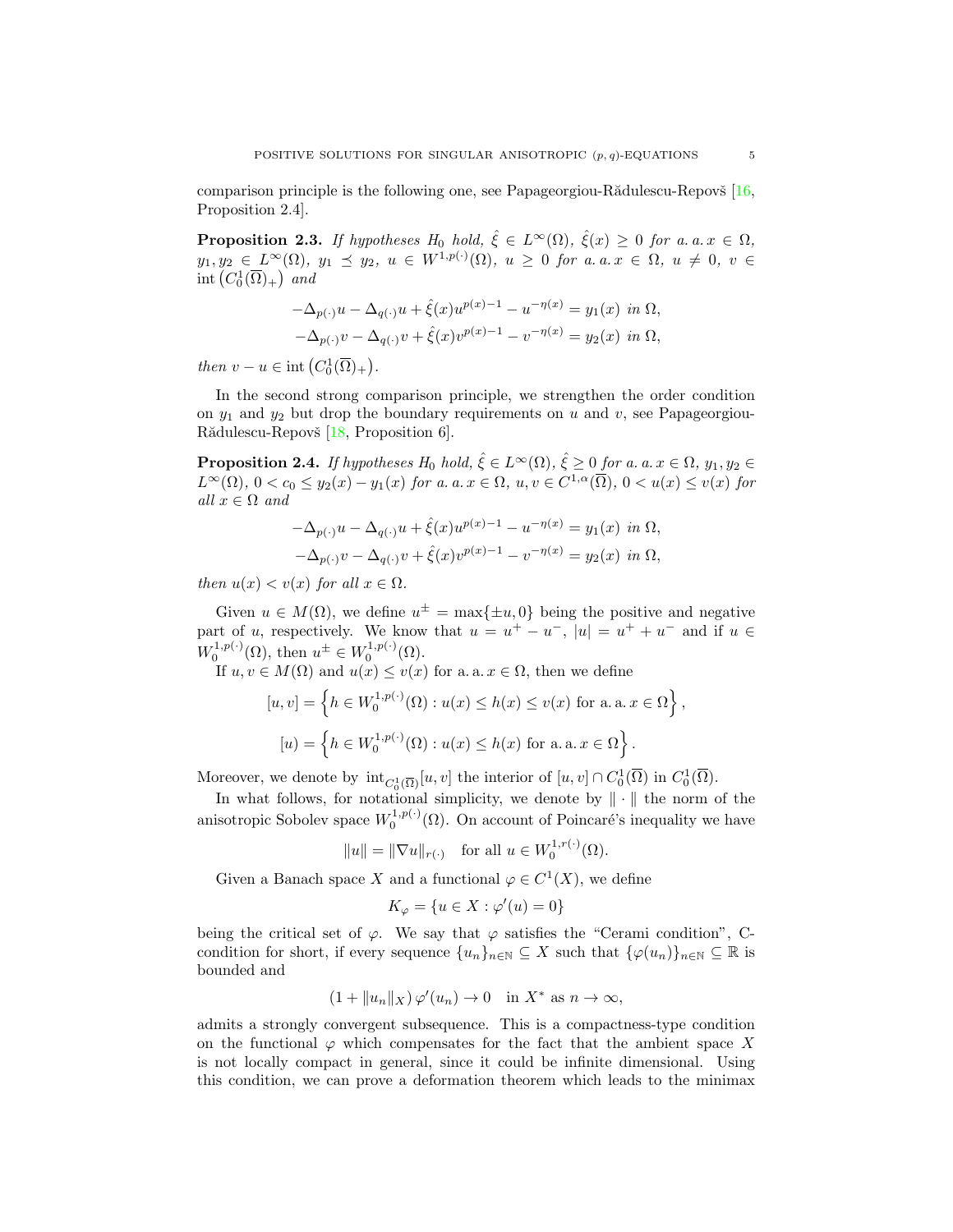theorems of the critical point theory, see, for example, Papageorgiou-Rădulescu-Repovš  $[17, Section 5.4]$  $[17, Section 5.4]$ .

Now we are ready to state our hypotheses on the nonlinearity  $f: \Omega \times \mathbb{R} \to \mathbb{R}$ .

- H<sub>1</sub>:  $f: \Omega \times \mathbb{R} \to \mathbb{R}$  is a Carathéodory function such that  $f(x, 0) = 0$  for a. a.  $x \in$ Ω and
	- (i) there exists  $a \in L^{\infty}(\Omega)$  such that

$$
0 \le f(x,s) \le a(x) \left[1 + s^{r(x)-1}\right]
$$

for a. a.  $x \in \Omega$ , for all  $s \geq 0$  with  $r \in C(\overline{\Omega})$  such that  $p_+ < r_- \leq r(x) <$  $p^*(x)$  for all  $x \in \overline{\Omega}$ ;

(ii) if 
$$
F(x, s) = \int_0^s f(x, t) dt
$$
, then  
\n
$$
\lim_{s \to +\infty} \frac{F(x, s)}{s^{p_+}} = +\infty \quad \text{uniformly for a. a. } x \in \Omega;
$$

(iii) there exists a function  $\mu \in C(\overline{\Omega})$  such that

$$
\mu(x) \in \left( (r_+ - p_-) \max\left\{ \frac{N}{p_-}, 1 \right\}, p^*(x) \right)
$$
 for all  $x \in \overline{\Omega}$ 

and

$$
0 < \hat{\eta}_0 \le \liminf_{s \to +\infty} \frac{f(x,s)s - p_+ F(x,s)}{s^{\mu(x)}}
$$

uniformly for a. a.  $x \in \overline{\Omega}$ ;

 $(iv)$ 

$$
0 < \hat{\eta}_1 \le \liminf_{s \to 0^+} \frac{f(x, s)}{s^{q_+ - 1}} \quad \text{uniformly for a. a. } x \in \Omega
$$

and for every  $\ell > 0$  there exists  $m_{\ell} > 0$  such that  $m_{\ell} \leq f(x, s)$  for a. a.  $x \in \Omega$  and for all  $s \geq \ell$ ;

(v) for every  $\rho > 0$  there exists  $\hat{\xi}_{\rho} > 0$  such that the function

$$
s \to f(x, s) + \hat{\xi}_{\rho} s^{p(x)-1}
$$

is nondecreasing on  $[0, \rho]$  for a. a.  $x \in \Omega$ .

**Remark 2.5.** Without any loss of generality we can assume that  $f(x, s) = 0$  for a. a.  $x \in \Omega$  and for all  $s \leq 0$  since we are interested in positive solutions of  $(P_{\lambda})$  $(P_{\lambda})$ . Hypotheses  $H_1(ii)$ , (iii) imply that  $f(x, \cdot)$  is  $(p_+ - 1)$ -superlinear for a. a.  $x \in \Omega$ . In most papers in the literature, superlinear problems are treated by using the ARcondition which in the present context has the following form:

 $(AR)_+$ : There exist  $\theta > p_+$  and  $M > 0$  such that

$$
0 < \theta F(x, s) \le f(x, s)s \quad \text{for a. a. } x \in \Omega \text{ and for all } s \ge M,\tag{2.1}
$$
\n
$$
0 < \operatorname*{ess\,inf}_{x \in \Omega} F(x, M). \tag{2.2}
$$

This is a unilateral version of the AR-condition since we assume that  $f(x, s) = 0$ for a. a.  $x \in \Omega$  and for all  $s \leq 0$ . Integrating [\(2.1\)](#page-5-0) and using [\(2.2\)](#page-5-1) gives

<span id="page-5-1"></span><span id="page-5-0"></span>
$$
c_1 s^{\theta} \le F(x, s)
$$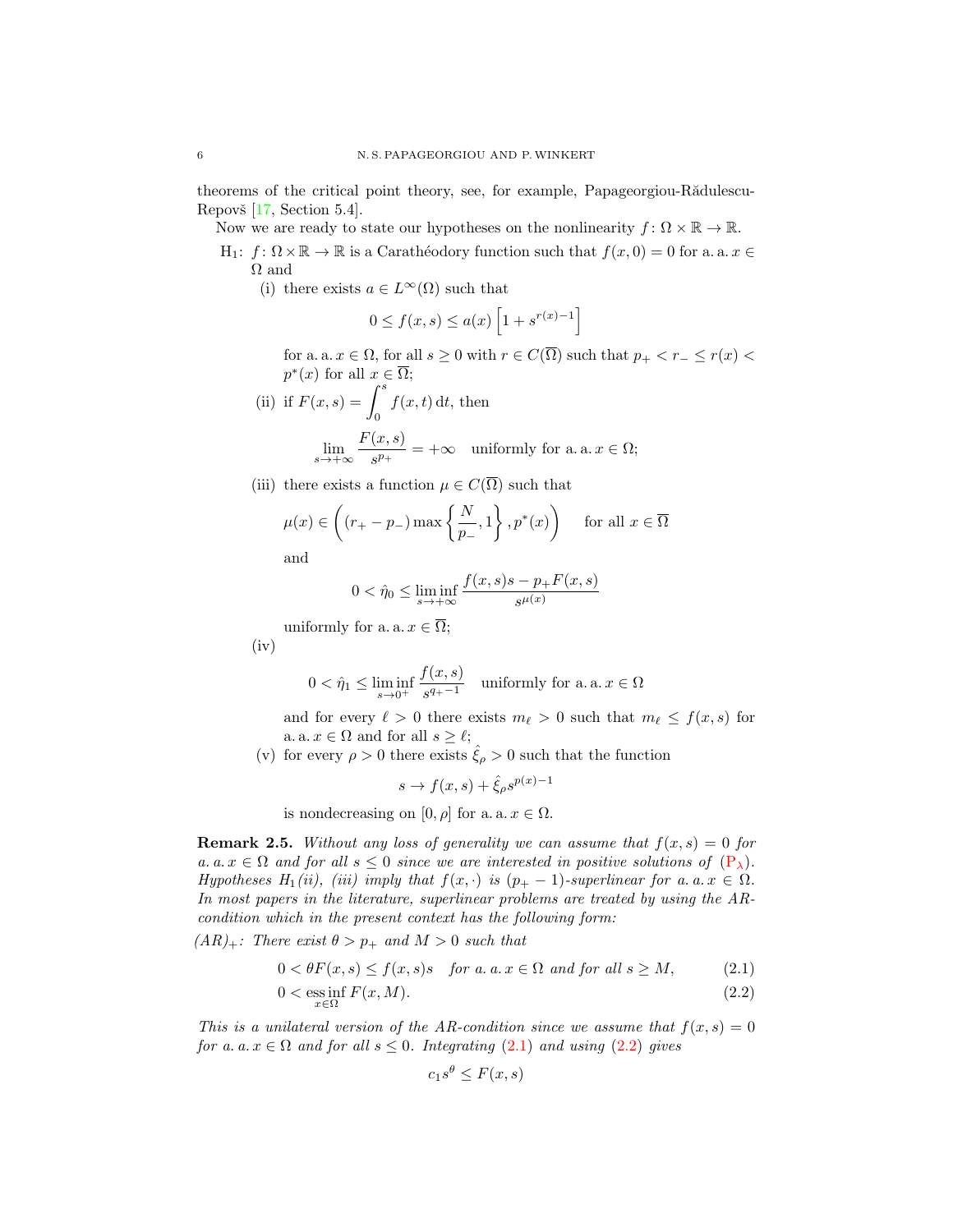for a. a.  $x \in \Omega$ , for all  $s \geq M$  and for some  $c_1 > 0$ . Hence,

$$
c_1 s^{\theta - 1} \le f(x, s)
$$

for a. a.  $x \in \Omega$  and for all  $s \geq M$ , see [\(2.1\)](#page-5-0). Therefore, the  $(AR)_{+}$ -condition dictates that  $f(x, \cdot)$  has at least  $(\theta - 1)$ -polynomial growth as  $s \to +\infty$ . By this way we exclude superlinear nonlinearities with "slower" growth near  $+\infty$  from our considerations. The following example fulfills  $H_1$ , but fails to satisfy the  $(AR)_+$ condition:

$$
f(x,s) = \begin{cases} (s^+)^{\tau(x)-1} & \text{if } s \le 1, \\ s^{p_+ - 1} \ln(x) + s^{\theta(x)-1} & \text{if } 1 < s \end{cases}
$$

with  $\tau \in C(\overline{\Omega})$ ,  $\tau_+ \leq q_+$  and  $\theta \in C(\overline{\Omega})$  such that  $\theta_+ \leq p_+$ . Hypotheses  $H_1(iv)$  implies that  $f(x, \cdot)$  is strictly  $(q_+ - 1)$ -sublinear.

When studying singular problems of isotropic and anisotropic type, the presence of the singular term leads to an energy function which is not  $C<sup>1</sup>$  and so we cannot apply directly the minimax theorems of the critical point theory on it. We need to find a way to bypass the singularity and deal with  $C<sup>1</sup>$ -functionals. To this end, we examine a purely singular problem in the next section. The unique solution of this problem will be helpful in our effort to bypass the singularity of our original problem  $(P_{\lambda})$  $(P_{\lambda})$ .

#### <span id="page-6-0"></span>3. An auxiliary purely singular problem

In this section we study the following purely singular anisotropic Dirichlet problem

 $-\Delta_{p(\cdot)}u - \Delta_{q(\cdot)}u = \lambda u^{-\eta(x)}$  in  $\Omega, \quad u|_{\partial\Omega} = 0, \quad u > 0, \quad \lambda > 0.$  (Au<sub> $\lambda$ </sub>)

We have the main result in this section.

<span id="page-6-2"></span>**Proposition 3.1.** If hypotheses  $H_0$  hold, then problem  $(Au_\lambda)$  $(Au_\lambda)$  has a unique positive solution  $\overline{u}_{\lambda} \in \text{int}(C_0^1(\overline{\Omega})_+)$ . Moreover, the mapping  $\lambda \mapsto \overline{u}_{\lambda}$  is nondecreasing, that is, if  $0 < \lambda' < \lambda$ , then we have  $\overline{u}_{\lambda'} \leq \overline{u}_{\lambda}$ .

Proof. For the existence and uniqueness part of the proof we assume for simplicity that  $\lambda = 1$ .

To this end, let  $g \in L^{p(\cdot)}(\Omega)$  and let  $\varepsilon \in (0,1]$ . We consider the following Dirichlet problem

$$
-\Delta_{p(\cdot)}u - \Delta_{q(\cdot)}u = \left[|g(x)| + \varepsilon\right]^{-\eta(x)} \quad \text{in } \Omega, \quad u|_{\partial\Omega} = 0, \quad u > 0. \tag{3.1}
$$

Let  $V: W_0^{1,p(\cdot)}(\Omega) \to W_0^{1,p(\cdot)}(\Omega)^* = W^{-1,p'(\cdot)}(\Omega)$  be the nonlinear operator defined by

<span id="page-6-1"></span> $V(u) = A_{p(\cdot)}(u) + A_{q(\cdot)}(u)$  for all  $u \in W_0^{1, p(\cdot)}(\Omega)$ .

This operator is bounded, continuous, strictly monotone and so maximal monotone, see Proposition [2.2.](#page-3-0) It is clear that it is also coercive, see Proposition [2.1.](#page-2-0) From Corollary 2.8.7 of Papageorgiou-Rădulescu-Repovš  $[17, p. 135]$  $[17, p. 135]$  we know that  $V: W_0^{1,p(\cdot)}(\Omega) \to W^{-1,p'(\cdot)}(\Omega)$  is surjective. Since  $[|g(\cdot)| + \varepsilon]^{-\eta(\cdot)} \in L^{\infty}(\Omega)$  we can find  $\hat{v}_{\varepsilon} \in W_0^{1,p(\cdot)}(\Omega)$  such that

$$
V(\hat{v}_{\varepsilon}) = [|g| + \varepsilon]^{-\eta(\cdot)} \quad \text{in } W^{-1,p'(\cdot)}(\Omega).
$$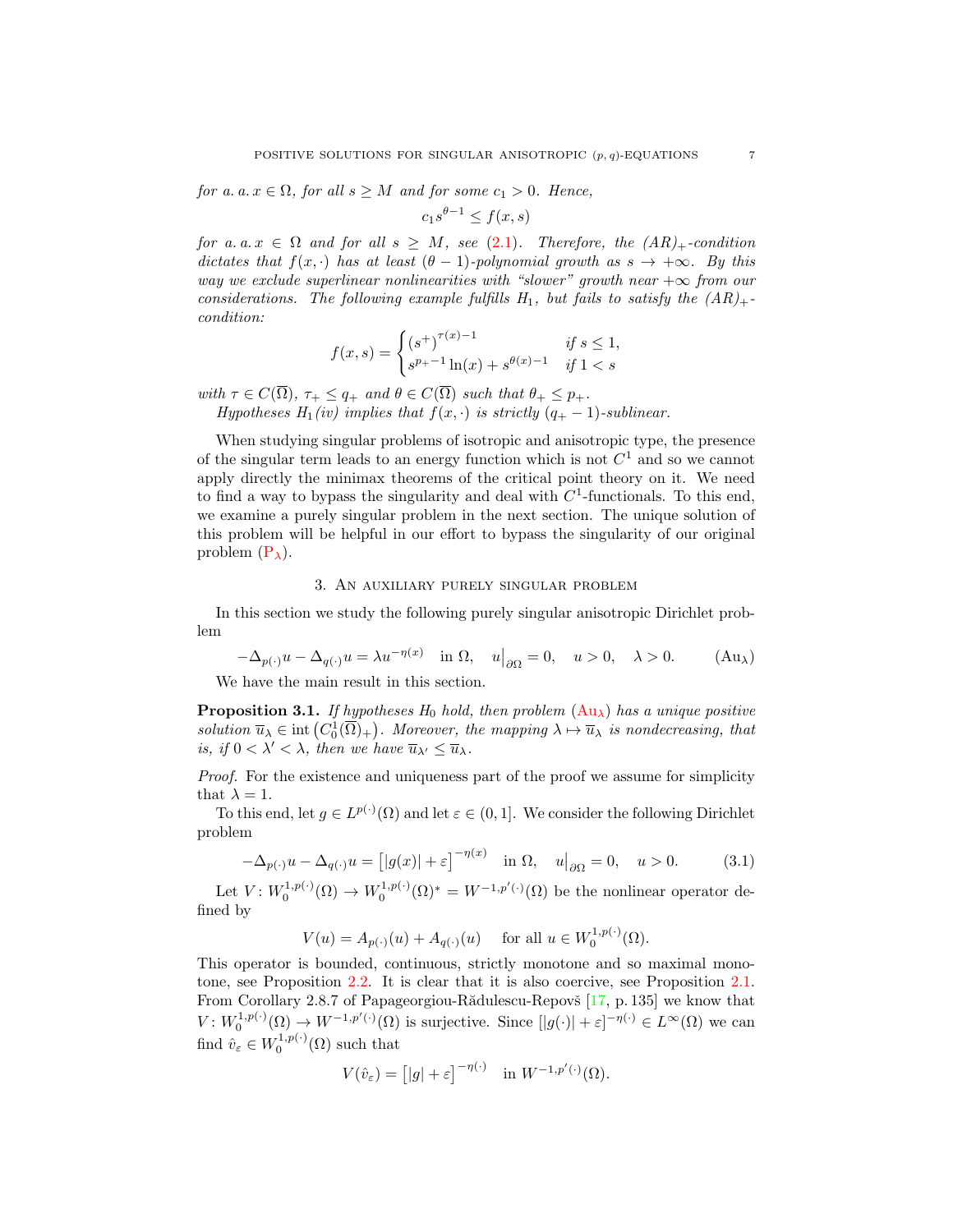From the strict monotonicity of V we know that  $\hat{v}_{\varepsilon}$  is the unique solution of [\(3.1\)](#page-6-1). Moreover, by acting with  $-\hat{v}_{\varepsilon}^- \in W_0^{1,p(\cdot)}(\Omega)$  we obtain  $\hat{v}_{\varepsilon} \geq 0$  and  $\hat{v}_{\varepsilon} \not\equiv 0$ . Thus, we have

$$
-\Delta_{p(\cdot)}\hat{v}_{\varepsilon} - \Delta_{q(\cdot)}\hat{v}_{\varepsilon} = \left[|g| + \varepsilon\right]^{-\eta(x)} \quad \text{in } \Omega, \quad \hat{v}_{\varepsilon}\big|_{\partial\Omega} = 0.
$$

Theorem 4.1 of Fan-Zhao [\[7\]](#page-21-11) implies that  $\hat{v}_{\varepsilon} \in L^{\infty}(\Omega)$ . Invoking Corollary 1.1 of Tan-Fang [\[27\]](#page-22-10) (see also Lemma 3.3 of Fukagai-Narukawa [\[8\]](#page-21-12)) we have that  $\hat{v}_{\varepsilon} \in C_0^1(\Omega)_{+} \setminus \{0\}$ . Finally, the anisotropic maximum principle of Zhang [\[30,](#page-22-11) Theorem 1.2] says that  $\hat{v}_{\varepsilon} \in \text{int}\left(C_0^1(\overline{\Omega})_+\right)$ .

Now we can define the solution map  $K_{\varepsilon}: L^{p(\cdot)}(\Omega) \to L^{p(\cdot)}(\Omega)$  given by

<span id="page-7-0"></span>
$$
K_{\varepsilon}(g)=\hat{v}_{\varepsilon}.
$$

We have

$$
\langle A_{p(\cdot)}\left(\hat{v}_{\varepsilon}\right), h \rangle + \langle A_{q(\cdot)}\left(\hat{v}_{\varepsilon}\right), h \rangle = \int_{\Omega} \frac{h}{\left[ |g| + \varepsilon \right]^{\eta(x)}} \, \mathrm{d}x \tag{3.2}
$$

for all  $h \in W_0^{1,p(\cdot)}(\Omega)$ . Choosing  $h = \hat{v}_{\varepsilon} = K_{\varepsilon}(g) \in W_0^{1,p(\cdot)}(\Omega)$  in [\(3.2\)](#page-7-0) gives

$$
\varrho_{p(\cdot)}\left(\nabla\hat{v}_{\varepsilon}\right) + \varrho_{q(\cdot)}\left(\nabla\hat{v}_{\varepsilon}\right) \leq c_{\varepsilon} \left\|\hat{v}_{\varepsilon}\right\| \quad \text{for some } c_{\varepsilon} > 0.
$$

Assume that  $\|\hat{v}_{\varepsilon}\| \geq 1$ , then, by Proposition [2.1,](#page-2-0) one gets

<span id="page-7-3"></span><span id="page-7-1"></span>
$$
\|\hat{v}_{\varepsilon}\|^{p_-}\leq c_{\varepsilon}\,\|\hat{v}_{\varepsilon}\|
$$

and so,

$$
\|\hat{v}_{\varepsilon}\|^{p_{-}-1} = \|K_{\varepsilon}(g)\|^{p_{-}-1} \le c_{\varepsilon} \quad \text{for all } g \in L^{p(\cdot)}(\Omega). \tag{3.3}
$$

It follows that  $K_{\varepsilon}: L^{p(\cdot)}(\Omega) \to L^{p(\cdot)}(\Omega)$  maps  $L^{p(\cdot)}(\Omega)$  onto a bounded subset of  $W_0^{1,p(\cdot)}(\Omega)$ .

**Claim 1:**  $K_{\varepsilon}: L^{p(\cdot)}(\Omega) \to L^{p(\cdot)}(\Omega)$  is continuous.

Let  $g_n \to g$  in  $L^{p(\cdot)}(\Omega)$  and let  $\hat{v}_n = K_{\varepsilon}(g_n)$  with  $n \in \mathbb{N}$ . From  $(3.3)$  we know that

$$
\{\hat{v}_n\}_{n\in\mathbb{N}} = \{K_{\varepsilon}(g_n)\}_{n\in\mathbb{N}} \subseteq W_0^{1,p(\cdot)}(\Omega) \text{ is bounded.}
$$

We may assume that

$$
\hat{v}_n \stackrel{\text{w}}{\rightarrow} \hat{v} \quad \text{in } W_0^{1,p(\cdot)}(\Omega) \quad \text{and} \quad \hat{v}_n \rightarrow \hat{v} \quad \text{in } L^{p(\cdot)}(\Omega). \tag{3.4}
$$

We have

$$
\langle A_{p(\cdot)}(\hat{v}_n), h \rangle + \langle A_{q(\cdot)}(\hat{v}_n), h \rangle = \int_{\Omega} \frac{h}{\left[ |g_n| + \varepsilon \right]^{\eta(x)}} \, \mathrm{d}x \tag{3.5}
$$

for all  $h \in W_0^{1,p(\cdot)}(\Omega)$  and for all  $n \in \mathbb{N}$ . We choose  $h = \hat{v}_n - \hat{v} \in W_0^{1,p(\cdot)}(\Omega)$  in  $(3.5)$ , pass to the limit as  $n \to \infty$  and use  $(3.4)$  and the fact that

<span id="page-7-2"></span>
$$
\left\{ \frac{1}{(|g_n| + \varepsilon)^{\eta(\cdot)}} \right\}_{n \in \mathbb{N}} \subseteq L^{\infty}(\Omega) \text{ is bounded.}
$$

This yields

$$
\lim_{n \to \infty} \left[ \langle A_{p(\cdot)} (\hat{v}_n), \hat{v}_n - \hat{v} \rangle + \langle A_{q(\cdot)} (\hat{v}_n), \hat{v}_n - \hat{v} \rangle \right] = 0.
$$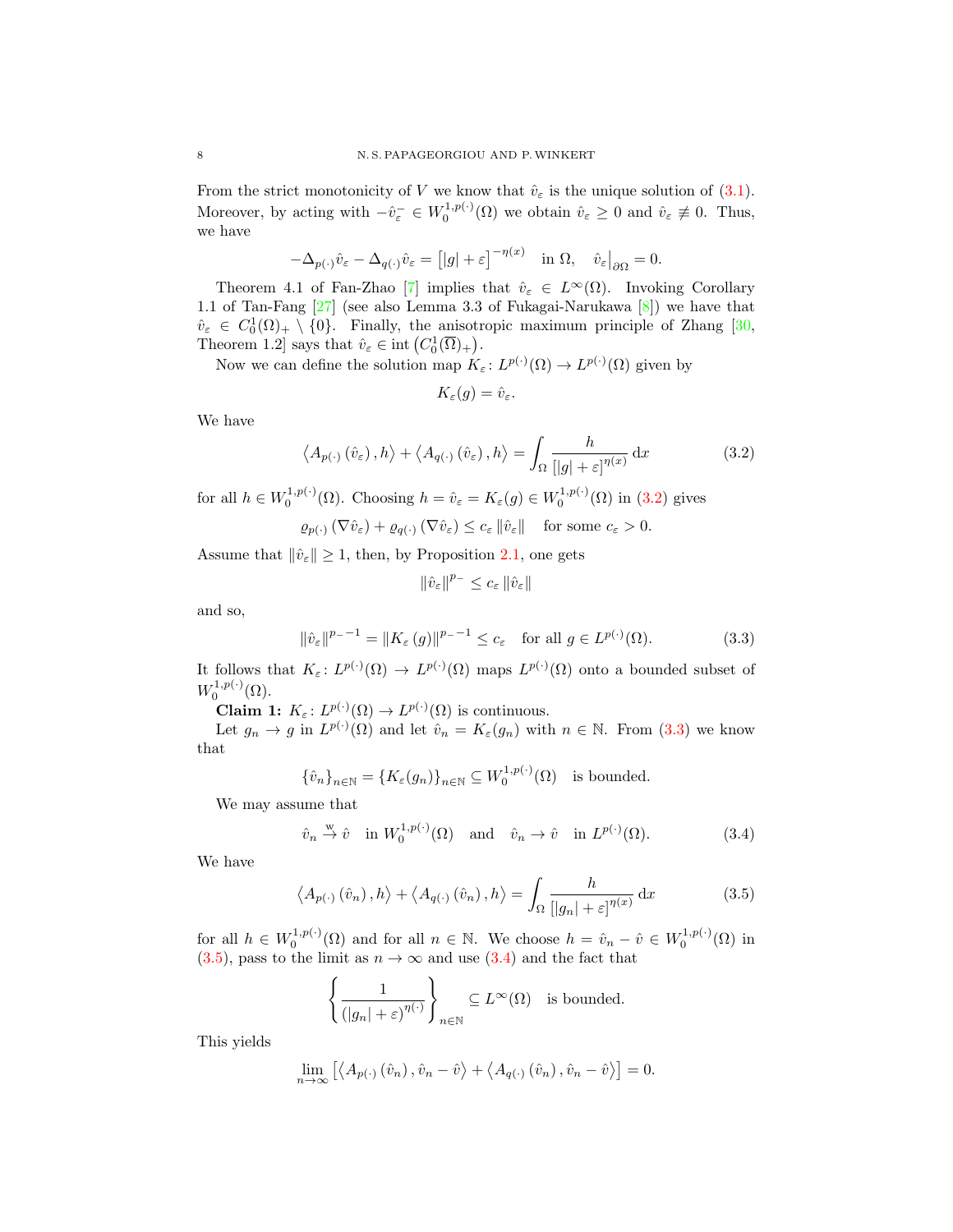Due to the monotonicity of  $A_{q(\cdot)}(\cdot)$  we obtain

$$
\limsup_{n \to \infty} \left[ \langle A_{p(\cdot)} (\hat{v}_n), \hat{v}_n - \hat{v} \rangle + \langle A_{q(\cdot)} (\hat{v}), \hat{v}_n - \hat{v} \rangle \right] \le 0.
$$

From this and  $(3.4)$  we then conclude that

$$
\limsup_{n \to \infty} \left\langle A_{p(\cdot)}\left(\hat{v}_n\right), \hat{v}_n - \hat{v}\right\rangle \le 0.
$$

By the  $(S)$ <sub>+</sub>-property of  $A_{p(.)}$ , see Proposition [2.2,](#page-3-0) we have that

<span id="page-8-0"></span>
$$
\hat{v}_n \to \hat{v} \quad \text{in } W_0^{1, p(\cdot)}(\Omega). \tag{3.6}
$$

Passing to the limit in [\(3.5\)](#page-7-2) as  $n \to \infty$  and using [\(3.6\)](#page-8-0) gives

$$
\langle A_{p(\cdot)}(\hat{v}), h \rangle + \langle A_{q(\cdot)}(\hat{v}), h \rangle = \int_{\Omega} \frac{h}{\left[ |g| + \varepsilon \right]^{n(x)}} dx
$$

for all  $h \in W_0^{1,p(\cdot)}(\Omega)$ . Thus,  $\hat{v} = K_{\varepsilon}(g)$ . Therefore, by the Urysohn criterion for the convergence of sequences, we conclude that for the original sequence we have

<span id="page-8-1"></span>
$$
\hat{v}_n = K_{\varepsilon}(g_n) \to K_{\varepsilon}(g) = \hat{v}.
$$

Hence,  $K_{\varepsilon}$  is continuous and this proves Claim 1.

Recall that  $K_{\varepsilon}(L^{p(\cdot)}(\Omega)) \subseteq W_0^{1,p(\cdot)}(\Omega)$  is bounded, see [\(3.3\)](#page-7-1). On the other hand, we have the compact embedding  $W_0^{1,p(\cdot)}(\Omega) \hookrightarrow L^{p(\cdot)}(\Omega)$ . This implies

$$
\overline{K_{\varepsilon}(L^{p(\cdot)}(\Omega))}^{\|\cdot\|_{p(\cdot)}} \subseteq L^{p(\cdot)}(\Omega) \quad \text{is compact.}
$$
 (3.7)

Claim 1 and [\(3.7\)](#page-8-1) permit the use of the Schauder-Tychonov fixed point theorem, see Papageorgiou-Rădulescu-Repovš [\[17,](#page-21-10) Theorem 4.3.21]. So, we can find  $\overline{u}_{\varepsilon} \in$  $W_0^{1,p(\cdot)}(\Omega)$  such that

<span id="page-8-2"></span>
$$
K_{\varepsilon}(\overline{u}_{\varepsilon})=\overline{u}_{\varepsilon}\subseteq \text{int}\left(C_0^1(\overline{\Omega})_+\right).
$$

Hence

$$
-\Delta_{p(\cdot)}\overline{u}_{\varepsilon} - \Delta_{q(\cdot)}\overline{u}_{\varepsilon} = \left[\overline{u}_{\varepsilon} + \varepsilon\right]^{-\eta(x)} \quad \text{in } \Omega, \quad \overline{u}_{\varepsilon}\big|_{\partial\Omega} = 0, \quad \overline{u}_{\varepsilon} > 0. \tag{3.8}
$$

In fact, this solution is unique. Indeed, suppose that  $\overline{y}_{\varepsilon} \in \text{int}(C_0^1(\overline{\Omega})_+)$  is another positive solution of [\(3.8\)](#page-8-2). Then we have that

$$
0 \leq \left\langle A_{p(\cdot)}\left(\overline{u}_{\varepsilon}\right) - A_{p(\cdot)}\left(\overline{y}_{\varepsilon}\right), \left(\overline{u}_{\varepsilon} - \overline{y}_{\varepsilon}\right)^{+}\right\rangle + \left\langle A_{q(\cdot)}\left(\overline{u}_{\varepsilon}\right) - A_{q(\cdot)}\left(\overline{y}_{\varepsilon}\right), \left(\overline{u}_{\varepsilon} - \overline{y}_{\varepsilon}\right)^{+}\right\rangle
$$

$$
= \int_{\Omega} \left[ \frac{1}{\left[\overline{u}_{\varepsilon} + \varepsilon\right]^{\eta(x)}} - \frac{1}{\left[\overline{y}_{\varepsilon} + \varepsilon\right]^{\eta(x)}} \right] \left(\overline{u}_{\varepsilon} - \overline{y}_{\varepsilon}\right)^{+} dx \leq 0.
$$

We obtain  $\overline{u}_{\varepsilon} \leq \overline{y}_{\varepsilon}$ .

Interchanging the roles of  $\overline{u}_{\varepsilon}$  and  $\overline{y}_{\varepsilon}$  in the argument above also gives  $\overline{y}_{\varepsilon} \leq \overline{v}_{\varepsilon}$ . Hence,  $\overline{u}_{\varepsilon} = \overline{y}_{\varepsilon}$ . This proves the uniqueness of the solution  $\overline{u}_{\varepsilon} \in \text{int}\left(C_0^1(\overline{\Omega})_+\right)$  of problem [\(3.8\)](#page-8-2).

**Claim 2:** If  $0 < \varepsilon' \leq \varepsilon$ , then  $\overline{u}_{\varepsilon} \leq \overline{u}_{\varepsilon'}$ .

First note that  $\overline{u}_{\varepsilon}$ ,  $\overline{u}_{\varepsilon'} \in \text{int}\left(C_0^1(\overline{\Omega})_+\right)$ . Since  $\varepsilon' \leq \varepsilon$  we have

<span id="page-8-3"></span>
$$
-\Delta_{p(\cdot)}\overline{u}_{\varepsilon'} - \Delta_{q(\cdot)}\overline{u}_{\varepsilon'} = [\overline{u}_{\varepsilon'} + \varepsilon']^{-\eta(x)} \geq [\overline{u}_{\varepsilon'} + \varepsilon]^{-\eta(x)} \quad \text{in } \Omega. \tag{3.9}
$$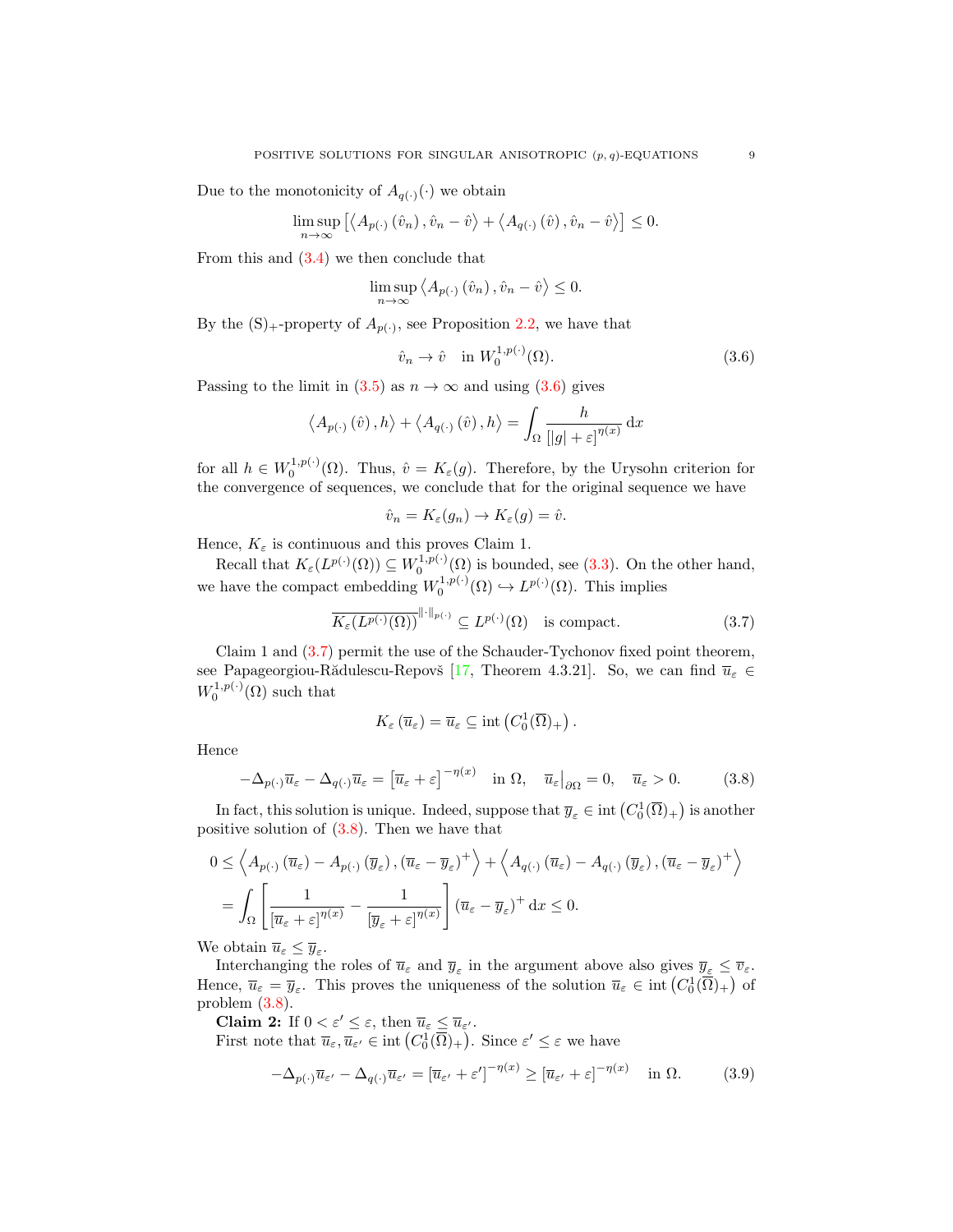Next we introduce the Carathéodory function  $l_{\varepsilon} : \Omega \times \mathbb{R} \to \mathbb{R}$  defined by

<span id="page-9-0"></span>
$$
l_{\varepsilon}(x,s) = \begin{cases} \left[s^{+} + \varepsilon\right]^{-\eta(x)} & \text{if } s \le \overline{u}_{\varepsilon'}(x),\\ \left[\overline{u}_{\varepsilon'}(x) + \varepsilon\right]^{-\eta(x)} & \text{if } \overline{u}_{\varepsilon'}(x) < s. \end{cases}
$$
(3.10)

Let  $L_{\varepsilon}(x, s) = \int_0^s l_{\varepsilon}(x, t) dt$  and consider the C<sup>1</sup>-functional  $\psi_{\varepsilon} : W_0^{1, p(\cdot)}(\Omega) \to \mathbb{R}$ defined by

$$
\psi_{\varepsilon}(u) = \int_{\Omega} \frac{1}{p(x)} |\nabla u|^{p(x)} dx + \int_{\Omega} \frac{1}{q(x)} |\nabla u|^{q(x)} dx - \int_{\Omega} L_{\varepsilon}(x, u) dx
$$

for all  $u \in W_0^{1,p(\cdot)}(\Omega)$ . From the definition of the truncation in  $(3.10)$  we see that

$$
\psi_{\varepsilon}(u) \ge \frac{1}{p_+} \left[ \varrho_{p(\cdot)}(\nabla u) + \varrho_{q(\cdot)}(\nabla u) \right] - c_1
$$

for some  $c_1 > 0$ . Hence,  $\psi_{\varepsilon} : W_0^{1,p(\cdot)}(\Omega) \to \mathbb{R}$  is coercive. Moreover, by the anisotropic Sobolev embedding theorem we know that  $\psi_{\varepsilon} \colon W_0^{1,p(\cdot)}(\Omega) \to \mathbb{R}$  is sequentially weakly lower semicontinuous. Then, by the Weierstraß-Tonelli theorem, we can find  $\tilde{u}_{\varepsilon} \in W_0^{1,p(\cdot)}(\Omega)$  such that

<span id="page-9-1"></span>
$$
\psi_{\varepsilon}(\tilde{u}_{\varepsilon}) = \min \left[ \psi_{\varepsilon}(u) : u \in W_0^{1, p(\cdot)}(\Omega) \right]. \tag{3.11}
$$

Let  $u \in \text{int}(C_0^1(\overline{\Omega})_+)$  be fixed. Since  $\overline{u}_{\varepsilon'} \in \text{int}(C_0^1(\overline{\Omega})_+)$ , we can take  $t \in (0,1)$ small enough such that  $tu \leq \bar{u}_{\varepsilon}$ , see also Proposition 4.1.22 of Papageorgiou-Rădulescu-Repovš [\[17\]](#page-21-10). From [\(3.10\)](#page-9-0) we see that have that  $\psi_{\varepsilon}(tu) < 0$  and so  $\psi_{\varepsilon}(\tilde{u}_{\varepsilon}) < 0 = \psi_{\varepsilon}(0)$ . Hence,  $\tilde{u}_{\varepsilon} \neq 0$ .

Taking [\(3.11\)](#page-9-1) into account we have  $\psi_{\varepsilon}'(\tilde{u}_{\varepsilon}) = 0$ , that is,

$$
\langle A_{p(\cdot)}\left(\tilde{u}_{\varepsilon}\right), h \rangle + \langle A_{q(\cdot)}\left(\tilde{u}_{\varepsilon}\right), h \rangle = \int_{\Omega} l_{\varepsilon}\left(x, \tilde{u}_{\varepsilon}\right) h \, \mathrm{d}x \tag{3.12}
$$

for all  $h \in W_0^{1,p(\cdot)}(\Omega)$ . First we test  $(3.12)$  with  $h = -(\tilde{u}_{\varepsilon})^-\in W_0^{1,p(\cdot)}(\Omega)$  in order to get

$$
\varrho_{p(\cdot)}\left(\nabla\left(\tilde{u}_{\varepsilon}\right)^{-}\right)+\varrho_{q(\cdot)}\left(\nabla\left(\tilde{u}_{\varepsilon}\right)^{-}\right)\leq 0.
$$

Proposition [2.1](#page-2-0) then implies that

<span id="page-9-2"></span>
$$
\tilde{u}_{\varepsilon} \ge 0
$$
 and  $\tilde{u}_{\varepsilon} \ne 0$ .

Next, we test [\(3.12\)](#page-9-2) with  $h = (\tilde{u}_{\varepsilon} - \overline{u}_{\varepsilon'})^+ \in W_0^{1,p(\cdot)}(\Omega)$ . This yields, by applying [\(3.10\)](#page-9-0) and [\(3.9\)](#page-8-3),

$$
\left\langle A_{p(\cdot)}(\tilde{u}_{\varepsilon}), (\tilde{u}_{\varepsilon} - \overline{u}_{\varepsilon'})^+ \right\rangle + \left\langle A_{q(\cdot)}(\tilde{u}_{\varepsilon}), (\tilde{u}_{\varepsilon} - \overline{u}_{\varepsilon'})^+ \right\rangle \n= \int_{\Omega} \frac{(\tilde{u}_{\varepsilon} - \overline{u}_{\varepsilon'})^+}{\left[\overline{u}_{\varepsilon'} + \varepsilon\right]^{\eta(x)}} dx \n\leq \left\langle A_{p(\cdot)}(\overline{u}_{\varepsilon'}), (\tilde{u}_{\varepsilon} - \overline{u}_{\varepsilon'})^+ \right\rangle + \left\langle A_{q(\cdot)}(\overline{u}_{\varepsilon'}), (\tilde{u}_{\varepsilon} - \overline{u}_{\varepsilon'})^+ \right\rangle.
$$

This implies  $\tilde{u}_{\varepsilon} \leq \overline{u}_{\varepsilon'}$  and so it holds

<span id="page-9-3"></span>
$$
\tilde{u}_{\varepsilon} \in [0, \overline{u}_{\varepsilon'}], \quad \tilde{u}_{\varepsilon} \neq 0. \tag{3.13}
$$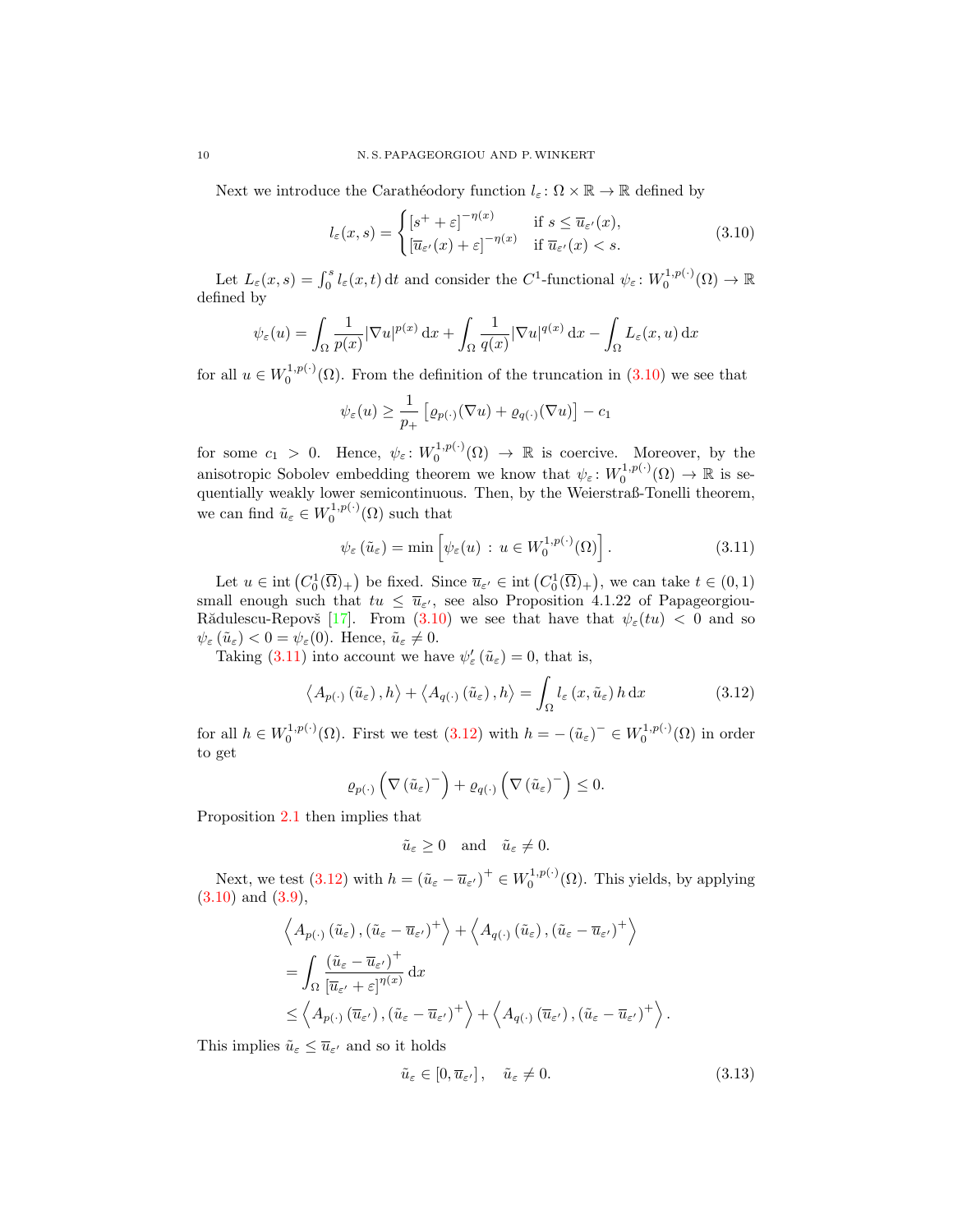From [\(3.13\)](#page-9-3), [\(3.10\)](#page-9-0), [\(3.12\)](#page-9-2) it follows that  $\tilde{u}_{\varepsilon}$  is a positive solution of problem [\(3.8\)](#page-8-2). Hence,  $\tilde{u}_{\varepsilon} = \overline{u}_{\varepsilon} \in \text{int}(C_0^1(\overline{\Omega})_+)$ . Then, with view to [\(3.13\)](#page-9-3), we have

$$
\overline{u}_{\varepsilon} \le \overline{u}_{\varepsilon'} \quad \text{for all } 0 < \varepsilon' \le \varepsilon.
$$

This proves Claim 2.

Now we will let  $\varepsilon \to 0^+$  to get a solution of the purely singular problem  $(Au_\lambda)$  $(Au_\lambda)$ . So, let  $\varepsilon_n \to 0^+$  and let  $\overline{u}_n = \overline{u}_{\varepsilon_n} \in \text{int}\left(C_0^1(\overline{\Omega})_+\right)$  be the unique solution of problem [\(3.8\)](#page-8-2) with  $\varepsilon = \varepsilon_n$  for  $n \in \mathbb{N}$ . From Claim 2 we have

<span id="page-10-1"></span><span id="page-10-0"></span>
$$
0 \le \overline{u}_1 \le \overline{u}_n \quad \text{for all } n \in \mathbb{N}.
$$

It follows that

$$
0 \le \frac{1}{\left[\overline{u}_n + \varepsilon_n\right]^{n(x)}} \le \frac{1}{\overline{u}_n^{n(x)}} \le \frac{1}{\overline{u}_1^{n(x)}} \quad \text{for all } n \in \mathbb{N}.
$$
 (3.14)

Since  $\overline{u}_n \in \text{int}(C_0^1(\overline{\Omega})_+)$  is a solution of  $(3.8)$ , we have

$$
\left\langle A_{p(\cdot)}\left(\overline{u}_n\right), h\right\rangle + \left\langle A_{q(\cdot)}\left(\overline{u}_n\right), h\right\rangle = \int_{\Omega} \frac{h}{\left[\overline{u}_n + \varepsilon_n\right]^{n(x)}} \, \mathrm{d}x \tag{3.15}
$$

for all  $h \in W_0^{1,p(\cdot)}(\Omega)$  and for all  $n \in \mathbb{N}$ . We choose  $h = \overline{u}_n \in W_0^{1,p(\cdot)}(\Omega)$  in  $(3.15)$ which by using  $(3.14)$  gives

$$
\varrho_{p(\cdot)}\left(\nabla \overline{u}_n\right) + \varrho_{q(\cdot)}\left(\nabla \overline{u}_n\right) \le \int_{\Omega} \frac{\overline{u}_n}{\overline{u}_1^{\eta(x)}} \, \mathrm{d}x \quad \text{for all } n \in \mathbb{N}.\tag{3.16}
$$

From Lemma 14.16 of Gilbarg-Trudinger [\[11,](#page-21-13) p. 355] we know that there exists  $\delta_0 > 0$  such that  $\hat{d}(\cdot) = \hat{d}(\cdot, \partial \Omega) \in C^2(\overline{\Omega}_{\delta_0})$  with  $\overline{\Omega}_{\delta_0} = \{x \in \overline{\Omega} : \hat{d}(x) < \delta_0\}.$ Hence,  $\hat{d} \in C_0^1(\overline{\Omega})$  +  $\setminus \{0\}$  and so there exists  $c_2 > 0$  such that  $c_2\hat{d} \leq \overline{u}_1$  since  $\overline{u}_1 \in \text{int}(C_0^1(\overline{\Omega})_+)$ . Then, from  $(3.14)$  and  $(3.16)$  we obtain

<span id="page-10-3"></span><span id="page-10-2"></span>
$$
\varrho_{p(\cdot)}\left(\nabla\overline{u}_n\right) \le c_3 \left\|\overline{u}_n\right\| \tag{3.17}
$$

for some  $c_3 > 0$  and for all  $n \in \mathbb{N}$ . This inequality follows from the anisotropic Hardy's inequality due to Harjulehto-Hästö-Koskenoja  $[12]$  and the Poincaré in-equality. Then [\(3.17\)](#page-10-3) and Proposition [2.1](#page-2-0) imply that  $\{\overline{u}_n\}_{n\in\mathbb{N}} \subseteq W_0^{1,p(\cdot)}(\Omega)$  is bounded.

From Lemma A.5 of Saoudi-Ghanmi [\[26\]](#page-22-3) it follows that  $\{\overline{u}_n\}_{n\in\mathbb{N}}\subseteq L^{\infty}(\Omega)$  is bounded and so using Lemma 3.3 of Fukagai-Narukawa [\[8\]](#page-21-12), we can find  $\alpha \in (0,1)$ and  $c_4 > 0$  such that

$$
\overline{u}_n \in C_0^{1,\alpha}(\overline{\Omega}) = C^{1,\alpha}(\overline{\Omega}) \cap C_0^1(\overline{\Omega}) \quad \text{and} \quad \|\overline{u}_n\|_{C_0^{1,\alpha}(\overline{\Omega})} \le c_4 \tag{3.18}
$$

for all  $n \in \mathbb{N}$ .

We know that  $C_0^{1,\alpha}(\overline{\Omega}) \hookrightarrow C_0^1(\overline{\Omega})$  is compactly embedded. So, from [\(3.18\)](#page-10-4) and by passing to a subsequence if necessary, we may assume that

<span id="page-10-5"></span><span id="page-10-4"></span>
$$
\overline{u}_n \to \overline{u}_\lambda \quad \text{in } C_0^1(\overline{\Omega}).\tag{3.19}
$$

Hence,  $\overline{u}_{\lambda} \geq \overline{u}_1$  and so  $\overline{u}_{\lambda} \in \text{int}(C_0^1(\overline{\Omega})_+)$ .

From the anisotropic Hardy's inequality, see Harjulehto-Hästö-Koskenoja  $[12]$ , we know that

$$
\frac{|h|}{\overline{u}_1^{\eta(\cdot)}} \in L^1(\Omega) \quad \text{for all } h \in W_0^{1,p(\cdot)}(\Omega).
$$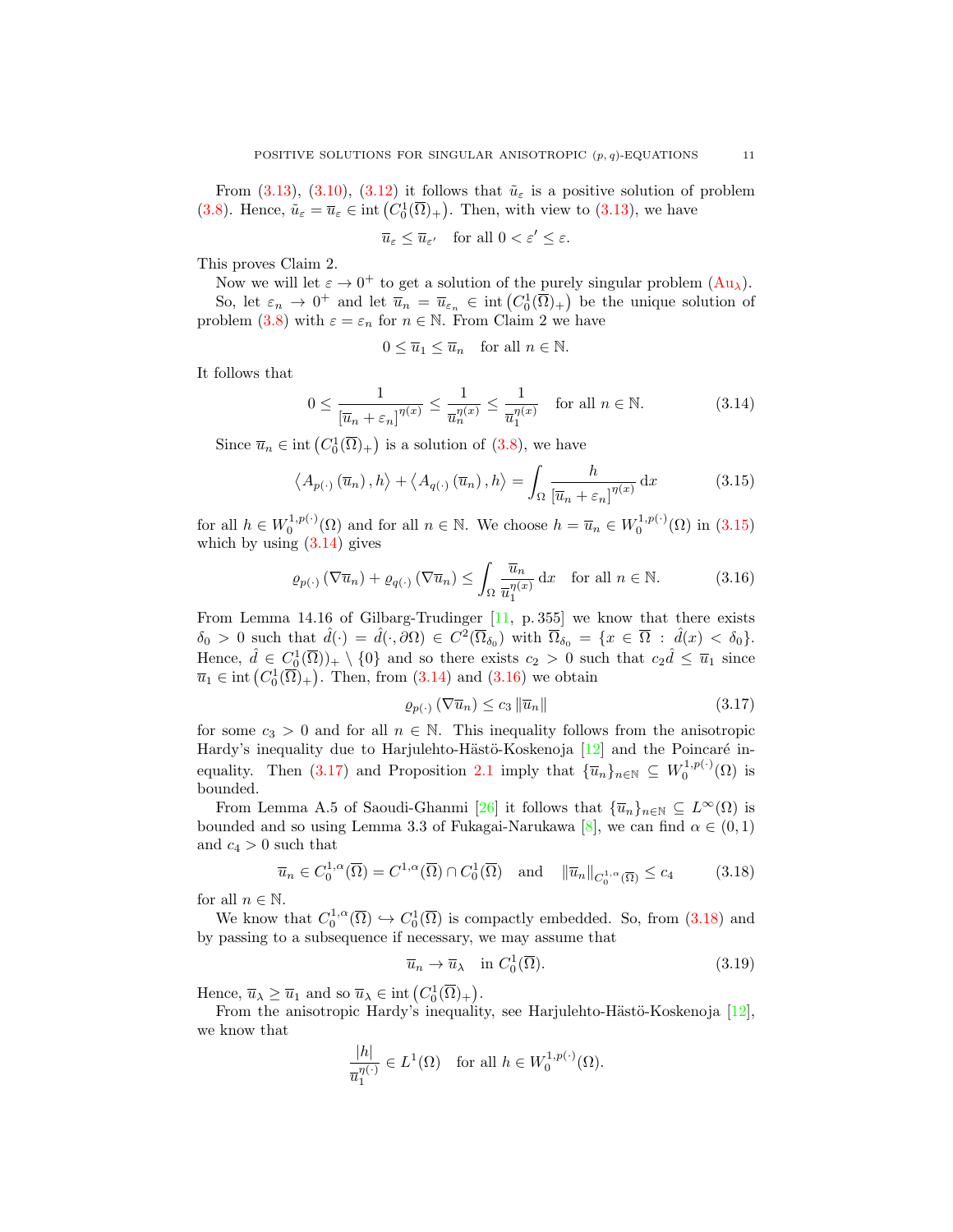From [\(3.14\)](#page-10-1) we then see that

$$
\left\{ \frac{h}{\left[\overline{u}_n + \varepsilon_n\right]^{\eta(\cdot)}} \right\}_{n \in \mathbb{N}} \subseteq L^1(\Omega) \text{ is uniformly integrable}
$$

for all  $h \in W_0^{1,p(\cdot)}(\Omega)$ . Moreover, we have

$$
\frac{h}{[\overline{u}_n + \varepsilon_n]^{\eta(x)}} \longrightarrow \frac{h}{[\overline{u}_\lambda + \varepsilon_n]^{\eta(x)}} \quad \text{for a. a. } x \in \Omega.
$$

So, from Vitali's theorem, see Papageorgiou-Winkert [\[20,](#page-22-12) Theorem 2.3.44], we obtain

<span id="page-11-0"></span>
$$
\int_{\Omega} \frac{h}{\left[\overline{u}_n + \varepsilon_n\right]^{\eta(x)}} \, \mathrm{d}x \longrightarrow \int_{\Omega} \frac{h}{\overline{u}_{\lambda}^{\eta(x)}} \, \mathrm{d}x \tag{3.20}
$$

for all  $h \in W_0^{1,p(\cdot)}(\Omega)$ . Therefore, if we pass to the limit as  $n \to \infty$  in  $(3.15)$  and use  $(3.19)$  as well as  $(3.20)$ , one gets

$$
\langle A_{p(\cdot)}(\overline{u}_{\lambda}), h \rangle + \langle A_{q(\cdot)}(\overline{u}_{\lambda}), h \rangle = \int_{\Omega} \frac{h}{\overline{u}_{\lambda}^{\eta(x)}} dx \text{ for all } h \in W_0^{1, p(\cdot)}(\Omega).
$$

This shows that  $\overline{u}_{\lambda} \in \text{int}(C_0^1(\overline{\Omega})_+)$  is a positive solution of  $(Au_{\lambda})$  $(Au_{\lambda})$  for  $\lambda > 0$ .

As before, exploiting the strict monotonicity of  $s \to s^{-\eta(x)}$  on  $\mathbb{R}_+ = (0, +\infty)$ , we show that this solution  $\overline{u}_{\lambda} \in \text{int}\left(C_0^1(\overline{\Omega})_+\right)$  is unique.

An argument similar to that of Claim 2 show that  $0 < \lambda' < \lambda$  implies  $\overline{u}_{\lambda'} \leq \overline{u}_{\lambda}$ . This finishes the proof of the proposition.

#### <span id="page-11-1"></span>4. POSITIVE SOLUTIONS

We introduce the following two sets

 $\mathcal{L} = \{\lambda > 0 :$  problem  $(P_{\lambda})$  $(P_{\lambda})$  has a positive solution},

 $S_{\lambda} = \{u : u \text{ is a positive solution of problem } (\mathbf{P}_{\lambda})\}.$ 

First we show that the set  $\mathcal L$  of admissible parameters is nonempty and we determine the regularity properties of the elements of  $S_\lambda$  for  $\lambda \in \mathcal{L}$ .

Let  $\overline{u}_1 \in \text{int}(C_0^1(\overline{\Omega})_+)$  be the unique positive solution of  $(Au_\lambda)$  $(Au_\lambda)$  with  $\lambda = 1$ , see Proposition [3.1.](#page-6-2) From the proof of the Lemma of Lazer-McKenna [\[14,](#page-21-15) p. 274] we know that  $\overline{u}_1(\cdot)^{-\eta(\cdot)} \in L^1(\Omega)$ . We consider the following anisotropic Dirichlet problem

$$
-\Delta_{p(\cdot)}u - \Delta_{q(\cdot)}u = 1 + \overline{u}_1^{-\eta(x)} \quad \text{in } \Omega, \quad u|_{\partial\Omega} = 0, \quad u > 0. \tag{Au}
$$

<span id="page-11-2"></span>**Proposition 4.1.** If hypotheses  $H_0$  hold, then problem  $(Au)'$  has a unique positive solution  $\tilde{u} \in \text{int}\left(C_0^1(\overline{\Omega})_+\right)$  such that  $\overline{u}_1 \leq \tilde{u}$ .

Proof. In order to establish the existence of a positive solution, we argue as in the first part of the proof of Proposition [3.1.](#page-6-2) So, we consider the approximation

$$
-\Delta_{p(\cdot)}u - \Delta_{q(\cdot)}u = 1 + \left[\overline{u}_1 + \frac{1}{n}\right]^{-\eta(x)} \quad \text{in } \Omega, \quad u|_{\partial\Omega} = 0, \quad n \in \mathbb{N}.
$$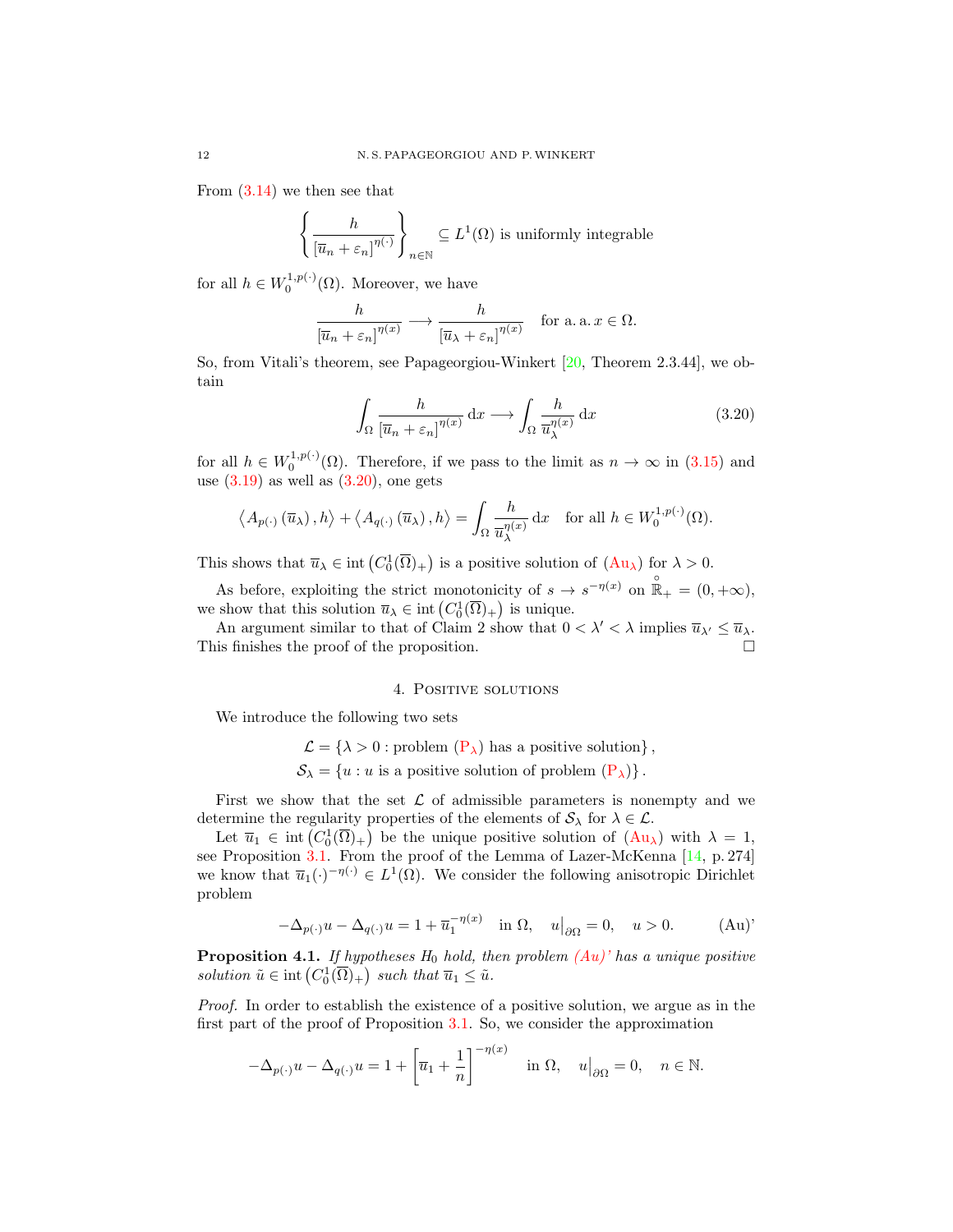This problem has a unique solution  $\tilde{u}_n \in \text{int}\left(C_0^1(\overline{\Omega})_+\right)$ . Testing the equation with  $\tilde{u}_n$  we obtain

$$
\varrho_{p(\cdot)}\left(\nabla \tilde{u}_n\right) \leq \int_{\Omega} \tilde{u}_n \,dx + \int_{\Omega} \frac{\tilde{u}_n}{\overline{u}_1^{\eta(x)}} \,dx.
$$

As before, by using the anisotropic Hardy's inequality, we conclude that

 $\rho_{n(\cdot)}(\nabla \tilde{u}_n) \leq c_5 \|\tilde{u}_n\|$  for all  $n \in \mathbb{N}$  and for some  $c_5 > 0$ .

Therefore,  $\{\tilde{u}_n\}_{n\in\mathbb{N}} \subseteq W_0^{1,p(\cdot)}(\Omega)$  is bounded.

As in the proof of Proposition [3.1](#page-6-2) we have that  $\{\tilde{u}_n\}_{n\in\mathbb{N}} \subseteq C_0^1(\overline{\Omega})$  is relatively compact and so we may assume that

<span id="page-12-0"></span>
$$
\tilde{u}_n \to \tilde{u} \quad \text{in } C_0^1(\overline{\Omega}).\tag{4.1}
$$

Moreover, if  $\underline{u} \in \text{int}\left(C_0^1(\overline{\Omega})_+\right)$  is the unique positive solution of

$$
-\Delta_{p(\cdot)}u - \Delta_{q(\cdot)}u = 1 \quad \text{in } \Omega, \quad u|_{\partial\Omega} = 0,
$$

then by the weak comparison principle, we have  $\underline{u} \leq \tilde{u}_n$  for all  $n \in \mathbb{N}$ . Hence,  $\underline{u} \leq \tilde{u}$ and so  $\tilde{u} \in \text{int}(C_0^1(\overline{\Omega})_+)$ . Furthermore, using  $(4.1)$  as  $n \to \infty$  in the corresponding equation for  $\tilde{u}_n$ , we obtain

$$
\langle A_{p(\cdot)}(\tilde{u}), h \rangle + \langle A_{q(\cdot)}(\tilde{u}), h \rangle = \int_{\Omega} \left[ 1 + \overline{u}_1^{-\eta(x)} \right] h \, dx
$$

for all  $h \in W_0^{1,p(\cdot)}(\Omega)$ . Thus,  $\tilde{u} \in \text{int}\left(C_0^1(\overline{\Omega})_+\right)$  is a positive solution of  $(\text{Au})$ '.

On account of Proposition [2.2](#page-3-0) this positive solution is unique. Moreover we have

$$
0 \le \left\langle A_{p(\cdot)}\left(\overline{u}_1\right) - A_{p(\cdot)}\left(\tilde{u}\right), \left(\overline{u}_1 - \tilde{u}\right)^+ \right\rangle + \left\langle A_{q(\cdot)}\left(\overline{u}_1\right) - A_{q(\cdot)}\left(\tilde{u}\right), \left(\overline{u}_1 - \tilde{u}\right)^+ \right\rangle
$$
  
= 
$$
\int_{\Omega} \left[ \overline{u}_1^{-\eta(x)} - \left(1 + \overline{u}_1^{-\eta(x)}\right) \right] \left(\overline{u}_1 - \tilde{u}\right)^+ dx \le 0.
$$

This shows that  $\overline{u}_1 \leq \tilde{u}$ .

We are going to apply  $\overline{u}_{\lambda}, \tilde{u} \in \text{int}\left(C_0^1(\overline{\Omega})_+\right)$  in order to show the nonemptiness of L.

<span id="page-12-3"></span>**Proposition 4.2.** If hypotheses  $H_0$  and  $H_1$  hold, then  $\mathcal{L} \neq \emptyset$  and  $\mathcal{S}_\lambda \subseteq \text{int}(C_0^1(\overline{\Omega})_+)$ for every  $\lambda \in \mathcal{L}$ .

*Proof.* Let  $\lambda \in (0,1]$ . Taking Propositions [3.1](#page-6-2) and [4.1](#page-11-2) into account, we define the Carathéodory function  $\hat{g}_{\lambda} : \Omega \times \mathbb{R} \to \mathbb{R}$  by

$$
\hat{g}_{\lambda}(x,s) = \begin{cases}\n\lambda \left[\overline{u}_{\lambda}^{-\eta(x)} + f(x,\overline{u}_{\lambda}(x))\right] & \text{if } s < \overline{u}_{\lambda}(x), \\
\lambda \left[s^{-\eta(x)} + f(x,s)\right] & \text{if } \overline{u}_{\lambda}(x) \le s \le \tilde{u}(x), \\
\lambda \left[\tilde{u}^{-\eta(x)} + f(x,\tilde{u}(x))\right] & \text{if } \tilde{u}(x) < s.\n\end{cases}
$$
\n(4.2)

We consider the following Dirichlet problem

<span id="page-12-2"></span><span id="page-12-1"></span>
$$
-\Delta_{p(\cdot)}u - \Delta_{q(\cdot)}u = \hat{g}_{\lambda}(x, u) \quad \text{in } \Omega, \quad u\big|_{\partial\Omega} = 0. \tag{4.3}
$$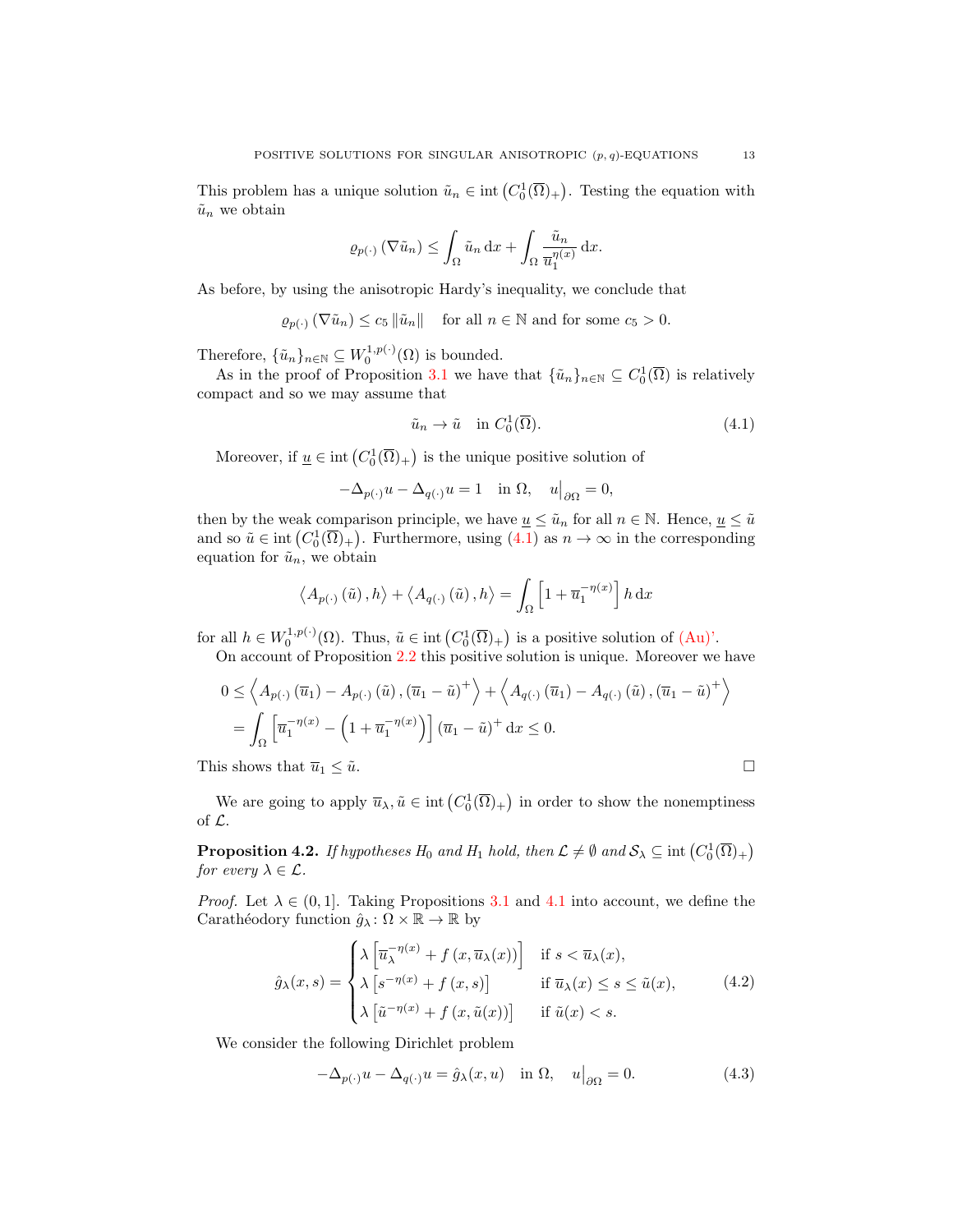By using the direct method of the calculus of variations, we will produce a solution for problem [\(4.3\)](#page-12-1) when  $\lambda \in (0,1]$  is small enough. So, let  $\hat{G}_{\lambda}(x,s) = \int_0^s \hat{g}_{\lambda}(x,t) dt$ and consider the C<sup>1</sup>-functional  $\hat{\varphi}_{\lambda} : W_0^{1,p(\cdot)}(\Omega) \to \mathbb{R}$  defined by

$$
\hat{\varphi}_{\lambda}(u) = \int_{\Omega} \frac{1}{p(x)} |\nabla u|^{p(x)} dx + \int_{\Omega} \frac{1}{q(x)} |\nabla u|^{q(x)} dx - \int_{\Omega} \hat{G}_{\lambda}(x, u) dx
$$

for all  $u \in W_0^{1,p(\cdot)}(\Omega)$ . From the definition of the truncation in [\(4.2\)](#page-12-2) it is easy to see that

$$
\hat{\varphi}_{\lambda}(u) \ge \frac{1}{p_+} \left[ \varrho_{p(\cdot)}(\nabla u) + \varrho_{q(\cdot)}(\nabla u) \right] - c_5
$$

for some  $c_5 > 0$ . Hence,  $\hat{\varphi}_{\lambda} : W_0^{1,p(\cdot)}(\Omega) \to \mathbb{R}$  is coercive. Further  $\hat{\varphi}_{\lambda} : W_0^{1,p(\cdot)}(\Omega) \to$ R is sequentially weakly lower semicontinuous. Hence, there exists  $u_{\lambda} \in W_0^{1,p(\cdot)}(\Omega)$ such that

$$
\hat{\varphi}_{\lambda}(u_{\lambda}) = \min \left[ \hat{\varphi}_{\lambda}(u) : u \in W_0^{1, p(\cdot)}(\Omega) \right]. \tag{4.4}
$$

Since  $\tilde{u} \in \text{int}(C_0^1(\overline{\Omega})_+)$ , on account of hypothesis  $H_1(i)$  we can find  $\lambda \in (0,1]$ small enough such that

<span id="page-13-2"></span><span id="page-13-1"></span><span id="page-13-0"></span>
$$
\lambda f(x, \tilde{u}) \le 1 \quad \text{for a. a. } x \in \Omega.
$$
\n
$$
(4.5)
$$

From [\(4.4\)](#page-13-0) we have  $\hat{\varphi}'_{\lambda}(u_{\lambda}) = 0$ , that is,

$$
\langle A_{p(\cdot)}(u_{\lambda}), h \rangle + \langle A_{q(\cdot)}(u_{\lambda}), h \rangle = \int_{\Omega} \hat{g}_{\lambda}(x, u_{\lambda}) h \, dx \tag{4.6}
$$

for all  $h \in W_0^{1,p(\cdot)}(\Omega)$ . First, we take  $h = (\overline{u}_{\lambda} - u_{\lambda})^+ \in W_0^{1,p(\cdot)}(\Omega)$  in [\(4.6\)](#page-13-1). Then, applying  $(4.2)$ ,  $H_1(i)$  and Proposition [3.4,](#page-7-3) we obtain

$$
\left\langle A_{p(\cdot)}(u_{\lambda}), (\overline{u}_{\lambda} - u_{\lambda})^{+} \right\rangle + \left\langle A_{q(\cdot)}(u_{\lambda}), (\overline{u}_{\lambda} - u_{\lambda})^{+} \right\rangle
$$
  
=  $\int_{\Omega} \lambda \left[ \overline{u}_{\lambda}^{-\eta(x)} + f(x, \overline{u}_{\lambda}) \right] (\overline{u}_{\lambda} - u_{\lambda})^{+} dx$   
 $\geq \int_{\Omega} \lambda \overline{u}_{\lambda}^{-\eta(x)} (\overline{u}_{\lambda} - u_{\lambda})^{+} dx$   
=  $\left\langle A_{p(\cdot)}(\overline{u}_{\lambda}), (\overline{u}_{\lambda} - u_{\lambda})^{+} \right\rangle + \left\langle A_{q(\cdot)}(\overline{u}_{\lambda}), (\overline{u}_{\lambda} - u_{\lambda})^{+} \right\rangle.$ 

On account of Proposition [2.2](#page-3-0) we conclude that  $\overline{u}_{\lambda} \leq u_{\lambda}$ . Next, we choose  $h =$  $(u_{\lambda} - \tilde{u})^+ \in W_0^{1,p(\cdot)}(\Omega)$  in [\(4.6\)](#page-13-1). Then, using [\(4.2\)](#page-12-2), [\(4.5\)](#page-13-2) and Proposition [4.1,](#page-11-2) one has

$$
\left\langle A_{p(\cdot)}(u_{\lambda}), (u_{\lambda} - \tilde{u})^{+} \right\rangle + \left\langle A_{q(\cdot)}(u_{\lambda}), (u_{\lambda} - \tilde{u})^{+} \right\rangle
$$
  
=  $\int_{\Omega} \lambda \left[ \tilde{u}^{-\eta(x)} + f(x, \tilde{u}) \right] (u_{\lambda} - \tilde{u})^{+} dx$   
 $\leq \int_{\Omega} \left[ \tilde{u}^{-\eta(x)} + 1 \right] (u_{\lambda} - \tilde{u})^{+} dx$   
=  $\left\langle A_{p(\cdot)}(\tilde{u}), (u_{\lambda} - \tilde{u})^{+} \right\rangle + \left\langle A_{q(\cdot)}(\tilde{u}), (u_{\lambda} - \tilde{u})^{+} \right\rangle.$ 

As before, from Proposition [2.2](#page-3-0) we see that  $u_{\lambda} \leq \tilde{u}$ .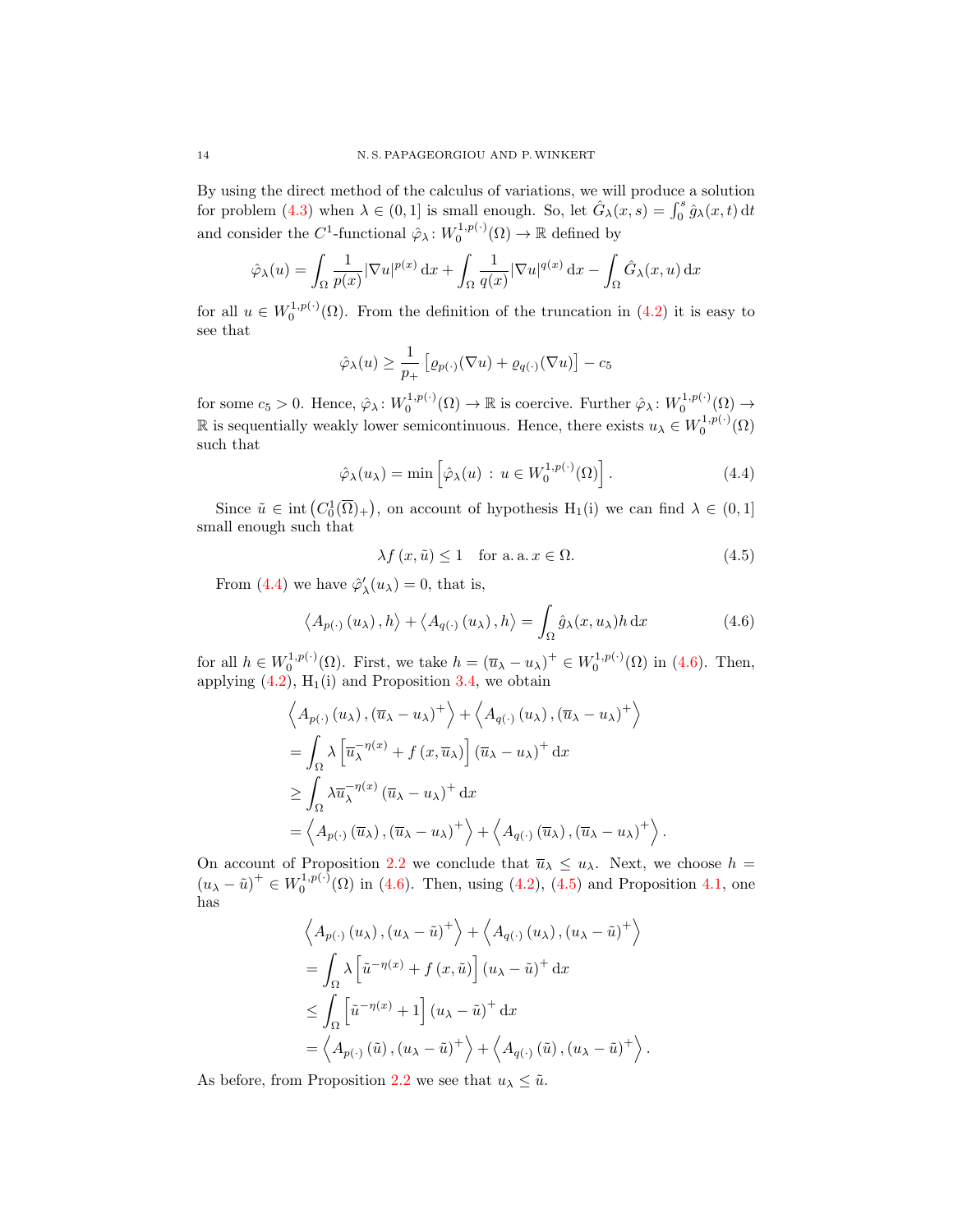In summary we have shown that  $u_{\lambda} \in [\overline{u}_{\lambda}, \tilde{u}]$  for all  $\lambda \in (0, 1]$  small enough. From [\(4.2\)](#page-12-2) and [\(4.6\)](#page-13-1) we see that  $u_{\lambda}$  is a solution of our original problem  $(P_{\lambda})$  $(P_{\lambda})$ , that is,  $u_{\lambda} \in \mathcal{S}_{\lambda}$ . This proves the nonemptiness of  $\mathcal{L}$ .

Let us now prove the second assertion of the proposition. To this end, let  $u \in$  $\mathcal{S}_{\lambda}$ . Since  $f \geq 0$  by hypothesis H<sub>1</sub>(i), we have that  $\overline{u}_{\lambda} \leq u$  and because  $\overline{u} \in$  $\text{int}\left(C_0^1(\overline{\Omega})_+\right)$ , there exists  $c_6 > 0$  such that  $c_6 \hat{d} \leq u$ , see Papageorgiou-Rădulescu-Repovš [\[17,](#page-21-10) p. 274]. This fact, hypothesis  $H_1(i)$  and Theorem B1 of Saoudi-Ghanmi [\[26\]](#page-22-3) (see also Giacomoni-Schindler-Takáč [\[10\]](#page-21-16)), we have that  $u \in \text{int}(C_0^1(\overline{\Omega})_+)$ . Therefore,  $S_{\lambda} \subseteq \text{int}(C_0^1(\overline{\Omega})_+)$  for all  $\lambda \in \mathcal{L}$ .

The next proposition shows that  $\mathcal L$  is connected, that is,  $\mathcal L$  is an interval.

**Proposition 4.3.** If hypotheses  $H_0$  and  $H_1$  hold,  $\lambda \in \mathcal{L}$  and  $\mu \in (0, \lambda)$ , then  $\mu \in \mathcal{L}$ .

*Proof.* Since  $\lambda \in \mathcal{L}$ , there exists  $u \in \mathcal{S}_{\lambda} \subseteq \text{int}(C_0^1(\overline{\Omega})_+)$ , see Proposition [4.2.](#page-12-3) Moreover, from Proposition [3.1](#page-6-2) we know that

<span id="page-14-1"></span><span id="page-14-0"></span>
$$
\overline{u}_{\mu} \le \overline{u}_{\lambda} \le u. \tag{4.7}
$$

Based on [\(4.7\)](#page-14-0) we introduce the Carathéodory function  $g_{\mu} : \Omega \times \mathbb{R} \to \mathbb{R}$  defined by

$$
g_{\mu}(x,s) = \begin{cases} \mu \left[ \overline{u}_{\mu}(x)^{-\eta(x)} + f(x, \overline{u}_{\mu}(x)) \right] & \text{if } s < \overline{u}_{\mu}(x), \\ \mu \left[ s^{-\eta(x)} + f(x,s) \right] & \text{if } \overline{u}_{\mu}(x) \le s \le u(x), \\ \mu \left[ u(x)^{-\eta(x)} + f(x, u(x)) \right] & \text{if } u(x) < s. \end{cases}
$$
(4.8)

We set  $G_{\mu}(x, s) = \int_0^s g_{\mu}(x, t) dt$  and consider the  $C^1$ -functional  $\varphi_{\mu} : W_0^{1, p(\cdot)}(\Omega) \to \mathbb{R}$ defined by

$$
\varphi_{\mu}(u) = \int_{\Omega} \frac{1}{p(x)} |\nabla u|^{p(x)} dx + \int_{\Omega} \frac{1}{q(x)} |\nabla u|^{q(x)} dx - \int_{\Omega} G_{\mu}(x, u) dx
$$

for all  $u \in W_0^{1,p(\cdot)}(\Omega)$ . It is clear that  $\varphi_\mu$  is coercive because of  $(4.8)$  and it is sequentially weakly lower semicontinuous. So, there exists  $u_{\mu} \in W_0^{1,p(\cdot)}(\Omega)$  such that

<span id="page-14-2"></span>
$$
\varphi_{\mu}(u_{\mu}) = \min \left[ \varphi_{\mu}(u) \, : \, u \in W_0^{1, p(\cdot)}(\Omega) \right].
$$

This implies, in particular, that  $\varphi'_{\mu}(u_{\mu}) = 0$ . Hence

$$
\langle A_{p(\cdot)}(u_{\mu}), h \rangle + \langle A_{q(\cdot)}(u_{\mu}), h \rangle = \int_{\Omega} g_{\mu}(x, u_{\mu}) h \, dx \tag{4.9}
$$

for all  $h \in W_0^{1,p(\cdot)}(\Omega)$ . We first choose  $h = (\overline{u}_{\mu} - u_{\mu})^+ \in W_0^{1,p(\cdot)}(\Omega)$  in [\(4.9\)](#page-14-2). Applying  $(4.8)$ , hypothesis H<sub>1</sub>(i) and Proposition [3.1](#page-6-2) yields

$$
\left\langle A_{p(\cdot)}(u_{\mu}), (\overline{u}_{\mu} - u_{\mu})^{+} \right\rangle + \left\langle A_{q(\cdot)}(u_{\mu}), (\overline{u}_{\mu} - u_{\mu})^{+} \right\rangle
$$
  
\n
$$
= \int_{\Omega} \mu \left[ \overline{u}_{\mu}^{-\eta(x)} + f(x, \overline{u}_{\mu}) \right] (\overline{u}_{\mu} - u_{\mu})^{+} dx
$$
  
\n
$$
\geq \int_{\Omega} \mu \overline{u}_{\mu}^{-\eta(x)} (\overline{u}_{\mu} - u_{\mu})^{+} dx
$$
  
\n
$$
= \left\langle A_{p(\cdot)}(\overline{u}_{\mu}), (\overline{u}_{\mu} - u_{\mu})^{+} \right\rangle + \left\langle A_{q(\cdot)}(\overline{u}_{\mu}), (\overline{u}_{\mu} - u_{\mu})^{+} \right\rangle.
$$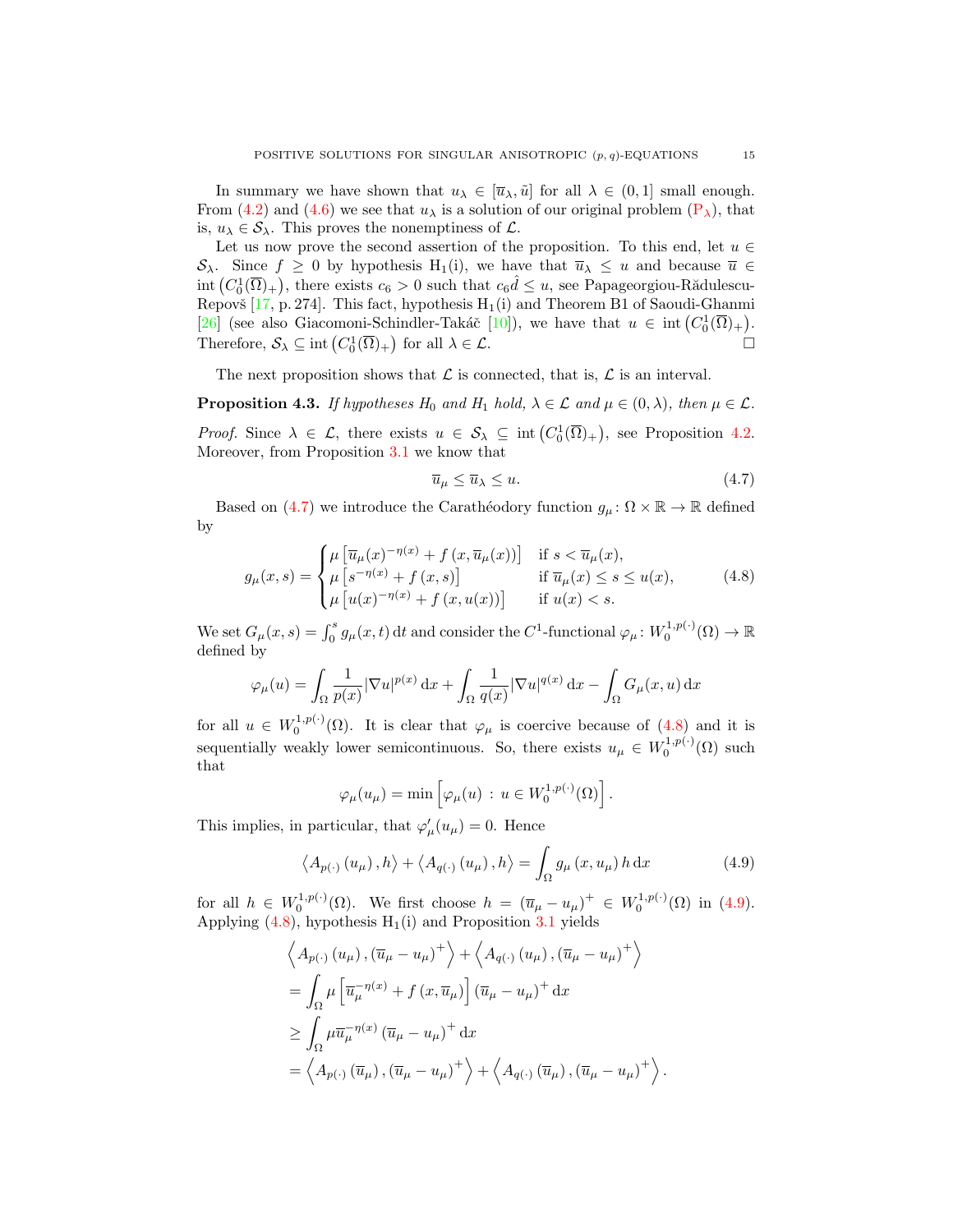Proposition [2.2](#page-3-0) then implies that  $\overline{u}_{\lambda} \leq u_{\mu}$ . Now we choose  $h = (u_{\mu} - u)^{+} \in$  $W_0^{1,p(\cdot)}(\Omega)$  in [\(4.9\)](#page-14-2). Then, from [\(4.8\)](#page-14-1),  $\mu < \lambda$  and  $u \in S_\lambda$ , we derive

$$
\left\langle A_{p(\cdot)}(u_{\mu}), (u_{\mu} - u)^+ \right\rangle + \left\langle A_{q(\cdot)}(u_{\mu}), (u_{\mu} - u)^+ \right\rangle
$$
  
=  $\int_{\Omega} \mu \left[ u^{-\eta(x)} + f(x, u_{\lambda}) \right] (u_{\mu} - u)^+ dx$   

$$
\leq \int_{\Omega} \lambda \left[ u^{-\eta(x)} + f(x, u) \right] (u_{\mu} - u)^+ dx
$$
  
=  $\left\langle A_{p(\cdot)}(u), (u_{\mu} - u)^+ \right\rangle + \left\langle A_{q(\cdot)}(u), (u_{\mu} - u)^+ \right\rangle.$ 

Thus,  $u_{\mu} \leq u$ . Therefore we have proved that

<span id="page-15-0"></span>
$$
u_{\mu} \in [\overline{u}_{\mu}, u]. \tag{4.10}
$$

From  $(4.10)$ ,  $(4.8)$  and  $(4.9)$  it follows that

$$
u_{\mu} \in \mathcal{S}_{\mu} \subseteq \text{int}\left(C_0^1(\overline{\Omega})_+\right)
$$

and so  $\mu \in \mathcal{L}$ .

An immediate consequence of the proof above is the following corollary.

<span id="page-15-1"></span>**Corollary 4.4.** If hypotheses  $H_0$  and  $H_1$  hold and if  $\lambda \in \mathcal{L}$ ,  $u \in \mathcal{S}_\lambda \subseteq \text{int}(C_0^1(\overline{\Omega})_+)$ and  $0 < \mu < \lambda$ , then  $\mu \in \mathcal{L}$  and there exists  $u_{\mu} \in \mathcal{S}_{\mu} \subseteq \text{int}(C_0^1(\overline{\Omega})_+)$  such that  $u_{\mu} \leq u.$ 

We can improve the conclusion of this corollary.

<span id="page-15-4"></span>**Proposition 4.5.** If hypotheses  $H_0$  and  $H_1$  hold and  $\lambda \in \mathcal{L}$ ,  $u \in \mathcal{S}_\lambda \subseteq \text{int}(C_0^1(\overline{\Omega})_+)$ and  $0 < \mu < \lambda$ , then  $\mu \in \mathcal{L}$  and there exists  $u_{\mu} \in \mathcal{S}_{\mu} \subseteq \text{int}(C_0^1(\overline{\Omega})_+)$  such that

$$
u - u_{\mu} \in \text{int}\left(C_0^1(\overline{\Omega})_+\right).
$$

*Proof.* From Corollary [4.4](#page-15-1) we already know that  $\mu \in \mathcal{L}$  and that we can find  $u_{\mu} \in \mathcal{S}_{\mu} \subseteq \text{int}\left(C_0^1(\overline{\Omega})_+\right)$  such that

<span id="page-15-3"></span><span id="page-15-2"></span>
$$
\overline{u}_{\mu} \le u_{\mu} \le u. \tag{4.11}
$$

Now, let  $\rho = ||u||_{\infty}$  and let  $\hat{\xi}_{\rho} > 0$  be as given in hypothesis  $H_1(v)$ . Since  $\mu < \lambda$ ,  $u_{\mu} \in \mathcal{S}_{\mu}$  and due to [\(4.11\)](#page-15-2), hypothesis  $H_1(v)$  and  $f \ge 0$ , we have

$$
- \Delta_{p(\cdot)} u_{\mu} - \Delta_{q(\cdot)} u_{\mu} + \lambda \hat{\xi}_{\rho} u_{\mu}^{p(x)-1} - \lambda u_{\mu}^{-\eta(x)}
$$
  

$$
< -\Delta_{p(\cdot)} u_{\mu} - \Delta_{q(\cdot)} u_{\mu} + \lambda \hat{\xi}_{\rho} u_{\mu}^{p(x)-1} - \mu u_{\mu}^{-\eta(x)}
$$
  

$$
= \mu f(x, u_{\mu}) + \lambda \hat{\xi}_{\rho} u_{\mu}^{p(x)-1}
$$
  

$$
\leq \lambda \left[ f(x, u_{\mu}) + \hat{\xi}_{\rho} u_{\mu}^{p(x)-1} \right] - (\lambda - \mu) f(x, u_{\mu})
$$
  

$$
\leq \lambda \left[ f(x, u) + \hat{\xi}_{\rho} u^{p(x)-1} \right]
$$
  

$$
= -\Delta_{p(\cdot)} u - \Delta_{q(\cdot)} u + \lambda \hat{\xi}_{\rho} u^{p(x)-1} - \lambda u^{-\eta(x)}.
$$
 (4.12)

Since  $u_{\mu} \in \text{int}(C_0^1(\overline{\Omega})_+)$ , using hypothesis  $H_1(iv)$ , we see that

$$
0 \preceq [\lambda - \mu] f(\cdot, u_{\mu}(\cdot)).
$$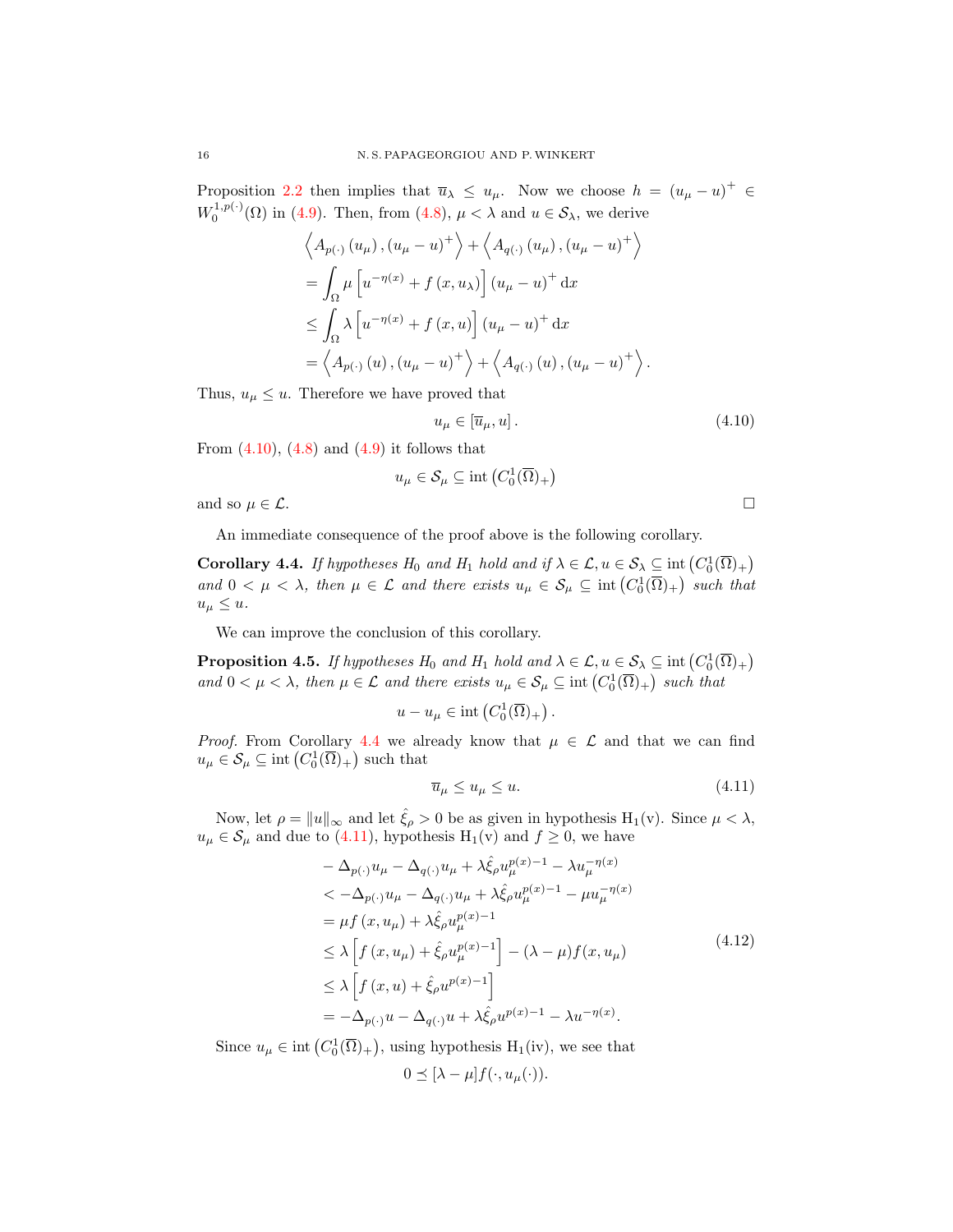Then, from  $(4.12)$  and Proposition [2.3,](#page-4-0) we conclude that

$$
u - u_{\mu} \in \text{int}\left(C_0^1(\overline{\Omega})_+\right)
$$

**Remark 4.6.** In the same way as in the proof of Proposition [4.5,](#page-15-4) we can also show that

$$
u_{\mu} - \overline{u}_{\mu} \in \text{int}\left(C_0^1(\overline{\Omega})_+\right). \tag{4.13}
$$

.

Let  $\lambda^* = \sup \mathcal{L}$ . The next proposition shows that  $\lambda^*$  is finite.

**Proposition 4.7.** If hypotheses  $H_0$  and  $H_1$  hold, then  $\lambda^* < +\infty$ .

*Proof.* From Hypotheses H<sub>1</sub>(i)–(iv) we see that there exists  $\hat{\lambda} > 0$  large enough such that

$$
\hat{\lambda}f(x,s) \ge s^{p(x)-1} \quad \text{for a. a. } x \in \Omega \text{ and for all } s \ge 0. \tag{4.14}
$$

Let  $\lambda > \hat{\lambda}$  and suppose that  $\lambda \in \mathcal{L}$ . Then we can find  $u \in \mathcal{S}_{\lambda} \subseteq \text{int}(C_0^1(\overline{\Omega})_+).$ Let  $\Omega_0 \subseteq \Omega$  be an open subset with  $C^2$ -boundary such that  $\overline{\Omega}_0 \subseteq \Omega$  and u is not constant on  $\overline{\Omega}_0$ . We define  $m_0 = \min_{x \in \overline{\Omega}_0} u(x)$ . Since  $u \in \text{int}(C_0^1(\overline{\Omega})_+)$  it is clear that  $m_0 > 0$ . For  $\delta \in (0, ||u||_{\infty} - m_0)$  we set  $m_0^{\delta} = m_0 + \delta$ . Further, for  $\rho = ||u||_{\infty}$ let  $\zeta_{\rho} > 0$  be as given by hypothesis H<sub>1</sub>(v). First, for  $\delta$  small enough, we observe that

$$
\frac{1}{m_0^{\eta(x)}} - \frac{1}{(m_0 + \delta)^{\eta(x)}} = \frac{(m_0 + \delta)^{\eta(x)} - m_0^{\eta(x)}}{[m_0(m_0 + \delta)]^{\eta(x)}} \le \left(\frac{\delta}{m_0^2}\right)^{\eta(x)} \le \left(\frac{\delta}{m_0^2}\right)^{\eta_{-}} \tag{4.15}
$$

for all  $x \in \overline{\Omega}$ . Then, applying [\(4.15\)](#page-16-0), [\(4.14\)](#page-16-1), hypotheses H<sub>1</sub>(iv), (v),  $u \in \mathcal{S}_{\lambda}$  and  $\delta > 0$  small enough, we have

$$
-\Delta_{p(\cdot)}m_{0}^{\delta} - \Delta_{q(\cdot)}m_{0}^{\delta} + \left[\lambda \hat{\xi}_{\rho} + 1\right] \left(m_{0}^{\delta}\right)^{p(x)} - \lambda \left(m_{0}^{\delta}\right)^{-\eta(x)}
$$
  
\n
$$
\leq \left[\lambda \hat{\xi}_{\rho} + 1\right]m_{0}^{p(x)-1} + \chi(\delta) \quad \text{with } \chi(\delta) \to 0^{+} \text{ as } \delta \to 0^{+},
$$
  
\n
$$
\leq \hat{\lambda}f(x, m_{0}) + \lambda \hat{\xi}_{\rho}m_{0}^{p(x)-1} + \chi(\delta)
$$
  
\n
$$
= \lambda \left[f(x, m_{0}) + \hat{\xi}_{\rho}m_{0}^{p(x)-1}\right] - \left(\lambda - \hat{\lambda}\right)f(x, m_{0}) + \chi(\delta)
$$
  
\n
$$
\leq \lambda \left[f(x, m_{0}) + \hat{\xi}_{\rho}m_{0}^{p(x)-1}\right]
$$
  
\n
$$
\leq \lambda \left[f(x, u) + \hat{\xi}_{\rho}u^{p(x)-1}\right]
$$
  
\n
$$
= -\Delta_{p(\cdot)}u - \Delta_{q(\cdot)}u + \lambda \hat{\xi}_{\rho}u^{p(x)-1} - \lambda u^{-\eta(x)} \quad \text{in } \Omega_{0}.
$$

For  $\delta > 0$  small enough, because of hypothesis  $H_1(iv)$ , we know that

<span id="page-16-2"></span>
$$
0 < \tilde{\eta}_0 \le \left[\lambda - \hat{\lambda}\right] f(x, m_0) - \chi(\delta).
$$

Then, from [\(4.16\)](#page-16-2) and Proposition [2.4,](#page-4-1) we infer that

$$
0 < u(x) - m_0^{\delta} \quad \text{for all } x \in \Omega \text{ and for all small } \delta > 0.
$$

This is a contradiction to the definition of  $m_0 > 0$ . Therefore,  $\lambda \notin \mathcal{L}$  and so  $\lambda^* \leq \hat{\lambda} < \infty$ .

<span id="page-16-3"></span><span id="page-16-1"></span><span id="page-16-0"></span> $\Box$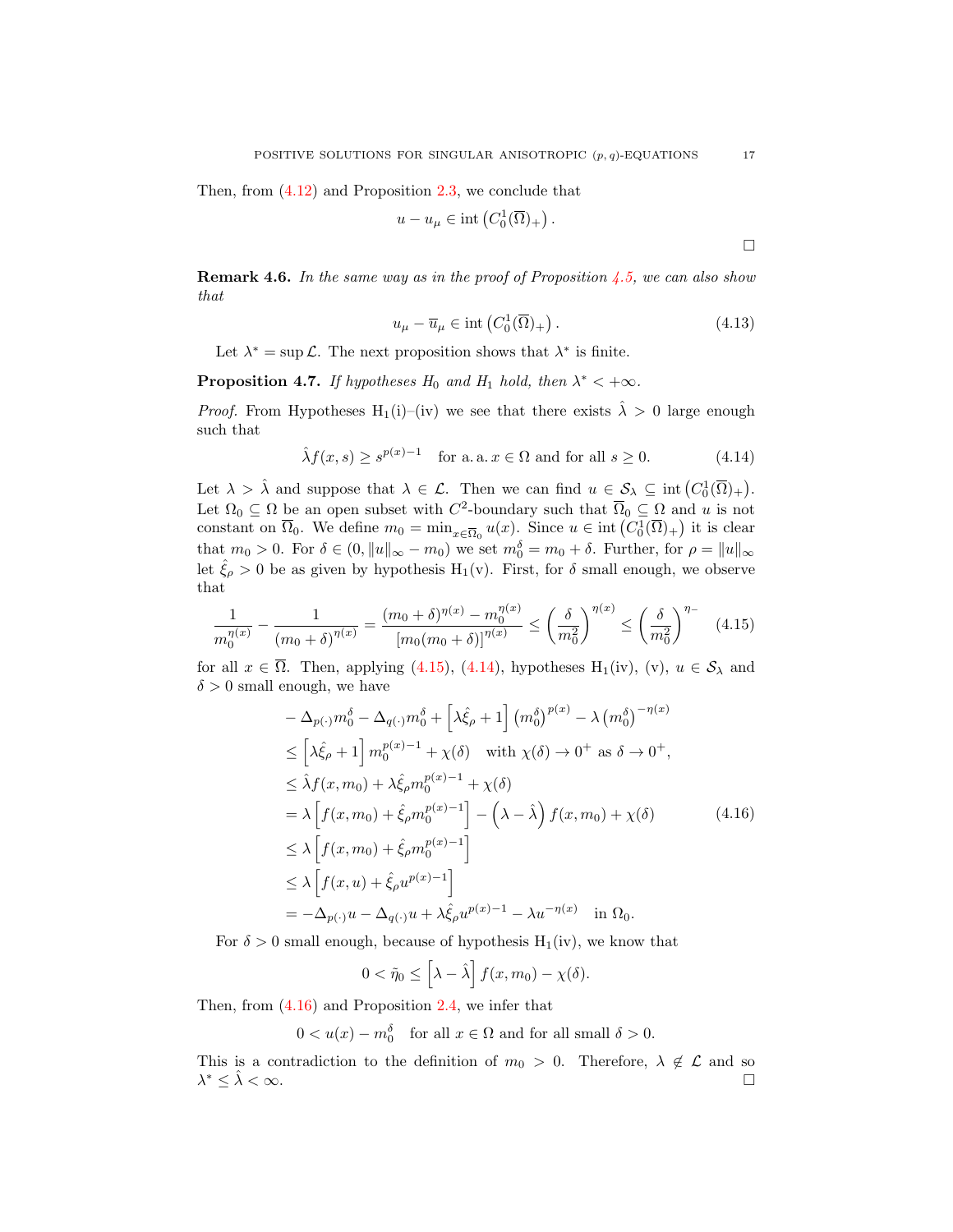We have just proved that  $(0, \lambda^*) \subseteq \mathcal{L} \subseteq (0, \lambda^*]$ . Next we show that our original problem  $(P_{\lambda})$  $(P_{\lambda})$  has at least two positive smooth solution for  $\lambda \in (0, \lambda^*)$ .

<span id="page-17-7"></span>**Proposition 4.8.** If hypotheses  $H_0$  and  $H_1$  hold and if  $\lambda \in (0, \lambda^*)$ , then problem  $(P_{\lambda})$  $(P_{\lambda})$  has at least two positive solutions

$$
u_0, \hat{u} \in \text{int}\left(C_0^1(\overline{\Omega})_+\right) \text{ with } u_0 \neq \hat{u}.
$$

*Proof.* Let  $\vartheta \in (\lambda, \lambda^*) \subseteq \mathcal{L}$  and let  $u_{\vartheta} \in \mathcal{S}_{\vartheta} \subseteq \text{int}(C_0^1(\overline{\Omega})_+)$ . From Proposition [4.5](#page-15-4) and [\(4.13\)](#page-16-3) we know there exists  $u_0 \in \mathcal{S}_\lambda \subseteq \text{int}(C_0^1(\overline{\Omega})_+)$  such that

<span id="page-17-6"></span><span id="page-17-0"></span>
$$
u_0 \in \text{int}_{C_0^1(\overline{\Omega})}[\overline{u}_\lambda, u_\vartheta].\tag{4.17}
$$

We introduce the Carathéodory function  $k_{\lambda} : \Omega \times \mathbb{R} \to \mathbb{R}$  defined by

$$
k_{\lambda}(x,s) = \begin{cases} \lambda \left[ \overline{u}_{\lambda}(x)^{-\eta(x)} + f(x, \overline{u}_{\lambda}(x)) \right] & \text{if } s \le \overline{u}_{\lambda}(x), \\ \lambda \left[ s^{-\eta(x)} + f(x,s) \right] & \text{if } \overline{u}_{\lambda}(x) < s. \end{cases}
$$
(4.18)

We set  $K_{\lambda}(x, s) = \int_0^s k_{\lambda}(x, t) dt$  and consider the  $C^1$ -functional  $\sigma_{\lambda}: W_0^{1, p(\cdot)}(\Omega) \to$ R defined by

$$
\sigma_{\lambda}(u) = \int_{\Omega} \frac{1}{p(x)} |\nabla u|^{p(x)} dx + \int_{\Omega} \frac{1}{q(x)} |\nabla u|^{q(x)} dx - \int_{\Omega} K_{\lambda}(x, u) dx
$$

for all  $u \in W_0^{1,p(\cdot)}(\Omega)$ .

Using [\(4.18\)](#page-17-0) we can easily show that

$$
K_{\sigma_{\lambda}} \subseteq [\overline{u}_{\lambda}) \cap \text{int}\left(C_0^1(\overline{\Omega})_+\right). \tag{4.19}
$$

Hence we may assume that

<span id="page-17-5"></span><span id="page-17-2"></span><span id="page-17-1"></span>
$$
K_{\sigma_{\lambda}} \cap [\overline{u}_{\lambda}, u_{\vartheta}] = \{u_0\},\tag{4.20}
$$

otherwise we already have a second positive smooth solution of  $(P_{\lambda})$  $(P_{\lambda})$  and so we are done, see [\(4.19\)](#page-17-1) and [\(4.18\)](#page-17-0).

We truncate  $k_{\lambda}(x, \cdot)$  at  $u_{\vartheta}(x)$ . This is done by the Carathéodory function  $\hat{k}_{\lambda} : \Omega \times$  $\mathbb{R} \to \mathbb{R}$  defined by

$$
\hat{k}_{\lambda}(x,s) = \begin{cases} k_{\lambda}(x,s) & \text{if } s \le u_{\vartheta}(x), \\ k_{\lambda}(x,u_{\vartheta}(x)) & \text{if } u_{\vartheta}(x) < s. \end{cases}
$$
\n(4.21)

We set  $\hat{K}_{\lambda}(x, s) = \int_0^s \hat{k}_{\lambda}(x, t) dt$  and consider the  $C^1$ -functional  $\hat{\sigma}_{\lambda}: W_0^{1, p(\cdot)}(\Omega) \to \mathbb{R}$ defined by

$$
\hat{\sigma}_{\lambda}(u) = \int_{\Omega} \frac{1}{p(x)} |\nabla u|^{p(x)} \, \mathrm{d}x + \int_{\Omega} \frac{1}{q(x)} |\nabla u|^{q(x)} \, \mathrm{d}x - \int_{\Omega} \hat{K}_{\lambda}(x, u) \, \mathrm{d}x
$$

for all  $u \in W_0^{1,p(\cdot)}(\Omega)$ .

Looking at  $(4.18)$  and  $(4.21)$  we see that

$$
\hat{\sigma}_{\lambda}|_{[0,u_{\vartheta}]} = \sigma_{\lambda}|_{[0,u_{\vartheta}]} \quad \text{and} \quad \hat{\sigma}_{\lambda}'|_{[0,u_{\vartheta}]} = \sigma_{\lambda}'|_{[0,u_{\vartheta}]}.
$$
\n(4.22)

Further, from  $(4.21)$  it is clear that

<span id="page-17-4"></span><span id="page-17-3"></span>
$$
K_{\hat{\sigma}_{\lambda}} \subseteq [\overline{u}_{\lambda}, u_{\vartheta}] \cap \text{int}\left(C_0^1(\overline{\Omega})_+\right). \tag{4.23}
$$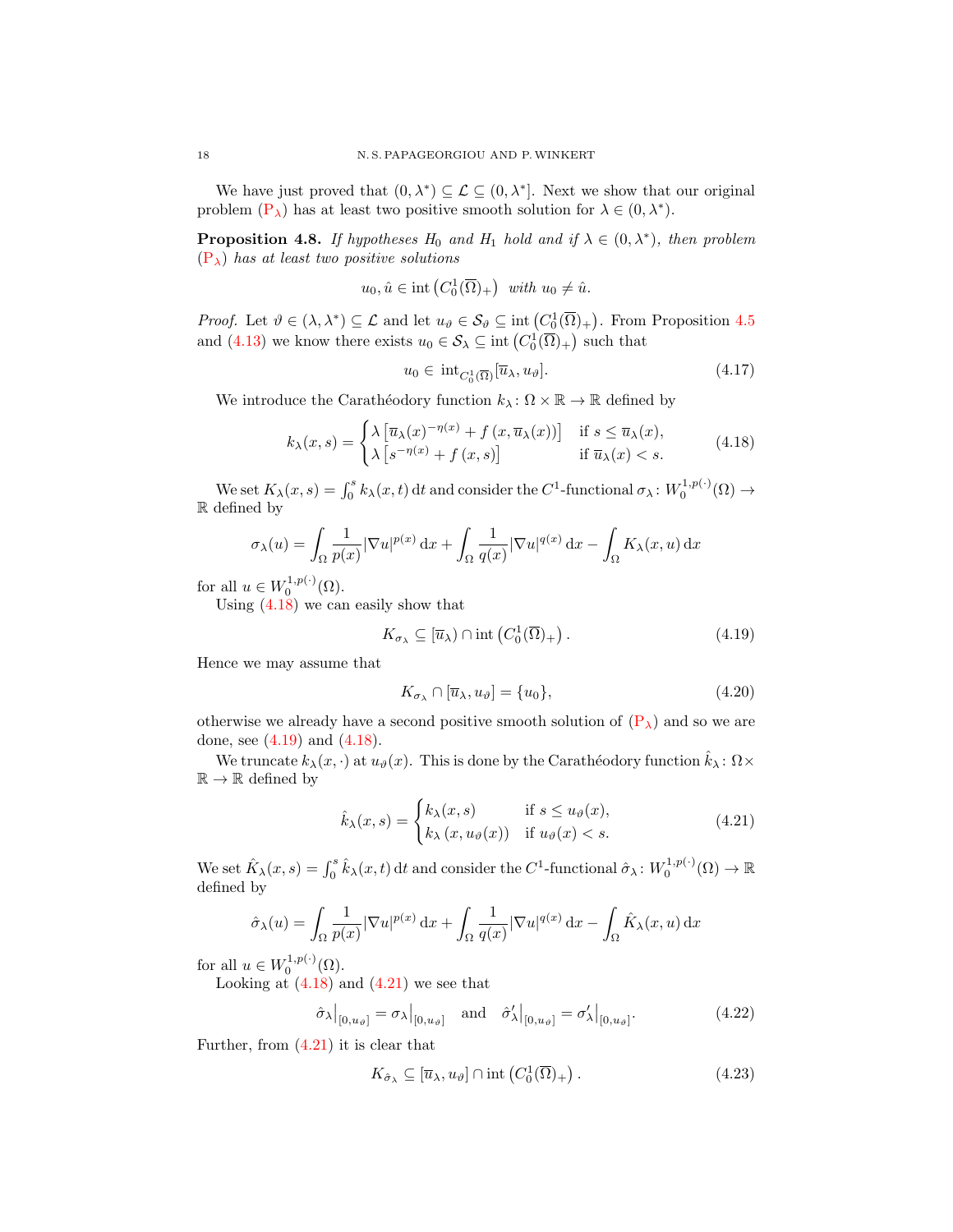From the definition of the truncations in [\(4.18\)](#page-17-0) and [\(4.21\)](#page-17-2) we know that  $\hat{\sigma}_{\lambda}$  is coercive and it is also sequentially weakly lower semicontinuous. Thus, we can find  $\tilde{u}_0 \in W_0^{1,p(\cdot)}(\Omega)$  such that

<span id="page-18-0"></span>
$$
\hat{\sigma}_{\lambda}(\tilde{u}_0) = \min \left[ \hat{\sigma}_{\lambda}(u) \, : \, u \in W_0^{1, p(\cdot)}(\Omega) \right].
$$

Taking [\(4.23\)](#page-17-3), [\(4.22\)](#page-17-4), [\(4.20\)](#page-17-5) into account we conclude that  $\tilde{u}_0 = u_0$ . Then, on account of [\(4.17\)](#page-17-6) and [\(4.22\)](#page-17-4),  $u_0 \in \text{int}\left(C_0^1(\overline{\Omega})_+\right)$  is a local  $C_0^1(\overline{\Omega})$ -minimizer of  $\sigma_{\lambda}$ . The results of Tan-Fang [\[27\]](#page-22-10) imply that

$$
u_0 \in \text{int}\left(C_0^1(\overline{\Omega})_+\right)
$$
 is a  $W_0^{1,p(\cdot)}(\Omega)$ -minimizer of  $\sigma_\lambda$ . (4.24)

From [\(4.19\)](#page-17-1) it is clear that we may assume that  $K_{\sigma_{\lambda}}$  is finite otherwise we would have a sequence of distinct positive solutions of  $(P_\lambda)$  $(P_\lambda)$  and so we would have done. The finiteness of  $K_{\sigma_{\lambda}}$  along with [\(4.24\)](#page-18-0) and Theorem 5.7.6 of Papageorgiou-Rădulescu-Repovš [\[17,](#page-21-10) p. 449] imply that we can find  $\hat{\rho} \in (0,1)$  small enough such that

$$
\sigma_{\lambda}(u_0) < \inf \left[ \sigma_{\lambda}(u) : \|u - u_0\| = \hat{\rho} \right] = m_{\lambda}.\tag{4.25}
$$

Reasoning as in the proof of Proposition 4.1 of Gasingsi-Papageorgiou  $[9]$  we can show that

<span id="page-18-2"></span><span id="page-18-1"></span>
$$
\sigma_{\lambda} \text{ satisfies the } C\text{-condition.} \tag{4.26}
$$

Moreover, if  $u \in \text{int}(C_0^1(\overline{\Omega})_+)$ , then on account of hypothesis  $H_1(\text{ii})$  and  $(4.18)$ , we have

$$
\sigma_{\lambda}(tu) \to -\infty \quad \text{as } t \to +\infty. \tag{4.27}
$$

Then, [\(4.25\)](#page-18-1), [\(4.26\)](#page-18-2) and [\(4.27\)](#page-18-3) permit us the use of the mountain pass theorem. Hence, there exists  $\hat{u} \in W_0^{1,p(\cdot)}(\Omega)$  such that

$$
\hat{u} \in K_{\sigma_{\lambda}} \subseteq [\overline{u}_{\lambda}) \cap \mathrm{int}\left(C_0^1(\overline{\Omega})_+\right),\,
$$

see [\(4.19\)](#page-17-1), and

<span id="page-18-3"></span>
$$
m_{\lambda}\leq\sigma_{\lambda}\left( \hat{u}\right) ,
$$

see [\(4.25\)](#page-18-1). Taking [\(4.18\)](#page-17-0) and (4.25) into account we conclude that  $\hat{u} \in \text{int}(C_0^1(\overline{\Omega})_+)$ is a solution of  $(P_{\lambda})$  $(P_{\lambda})$  for  $\lambda \in (0, \lambda^*)$  with  $\hat{u} \neq u_0$ .

Next we will check the admissibility of the critical parameter  $\lambda^* > 0$ .

**Proposition 4.9.** If hypotheses  $H_0$  and  $H_1$  hold, then  $\lambda^* \in \mathcal{L}$ , that is,  $\mathcal{L} = (0, \lambda^*]$ .

*Proof.* Let  $\{\lambda_n\}_{n\in\mathbb{N}}\subseteq(0,\lambda^*)\subseteq\mathcal{L}$  be such that  $\lambda_n\nearrow\lambda^*$  as  $n\to\infty$ . Let  $\overline{u}_1=\overline{u}_{\lambda_1}\in\mathcal{L}$ int  $(C_0^1(\overline{\Omega})_+)$  be the unique solution of  $(Au_\lambda)$  $(Au_\lambda)$  for  $\lambda = \lambda_1$  obtained in Proposition [3.1.](#page-6-2) By hypothesis H<sub>1</sub>(i) we know that  $f \geq 0$ . Then from [\(4.18\)](#page-17-0) we get that  $\sigma_{\lambda_1}(\overline{u}_1) \leq 0$ . Hence,

<span id="page-18-5"></span><span id="page-18-4"></span>
$$
\sigma_{\lambda_n}(\overline{u}_1) \le 0 \quad \text{for all } n \in \mathbb{N},\tag{4.28}
$$

since  $\lambda_1 \leq \lambda_n$  for all  $n \in \mathbb{N}$ .

From the proof of Proposition [4.8](#page-17-7) we know there exists  $u_n \in \mathcal{S}_{\lambda_n} \subseteq \text{int}\left(C_0^1(\overline{\Omega})_+\right)$ such that  $\overline{u}_1 \leq u_n$  and

$$
\sigma_{\lambda_n}(u_n) \le \sigma_{\lambda_n}(\overline{u}_1) \le 0 \quad \text{for all } n \in \mathbb{N},\tag{4.29}
$$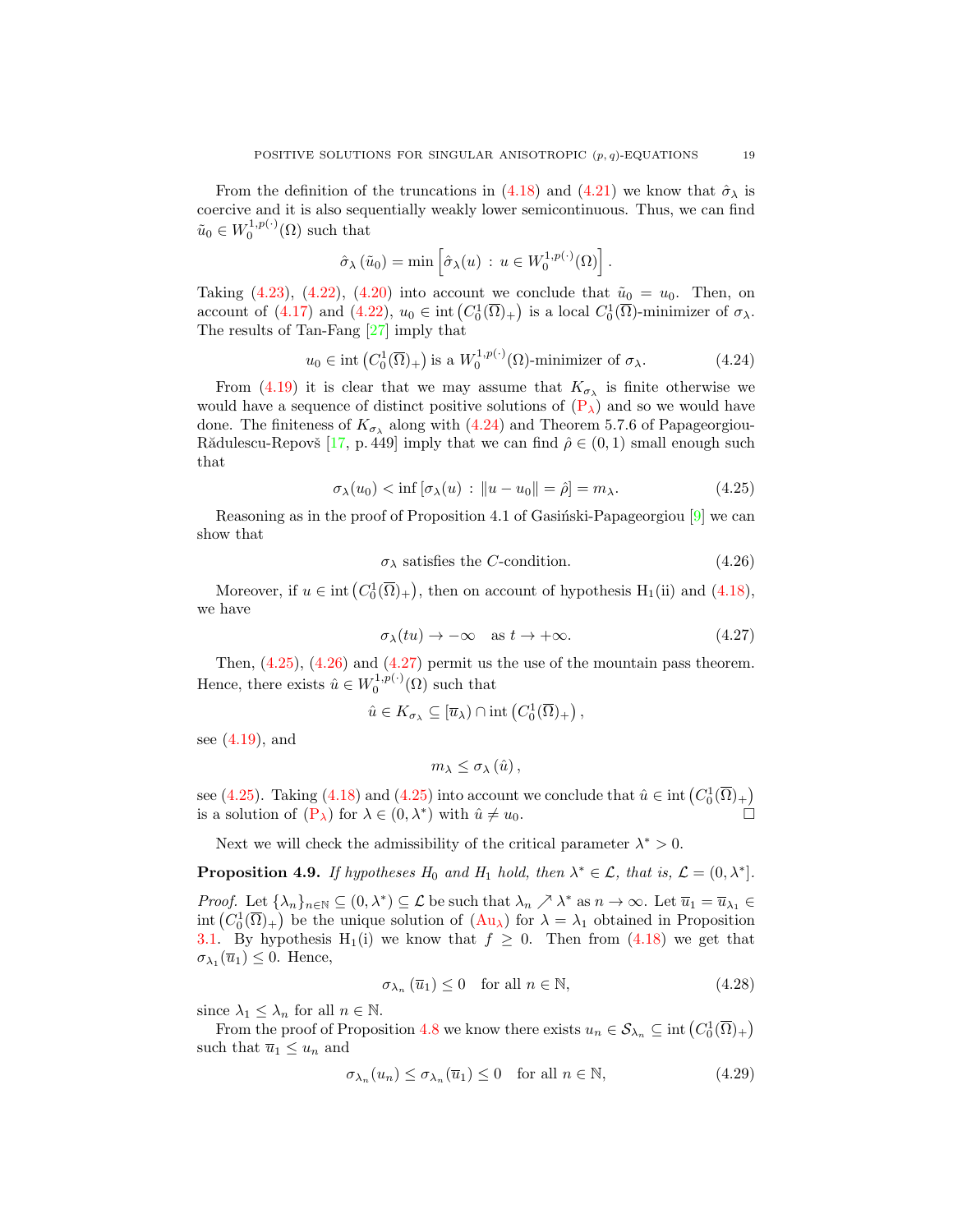see [\(4.28\)](#page-18-4). Since  $u_n \in \mathcal{S}_{\lambda_n}$  it holds

<span id="page-19-2"></span><span id="page-19-1"></span><span id="page-19-0"></span>
$$
\sigma'_{\lambda_n}(u_n) = 0 \quad \text{for all } n \in \mathbb{N}.\tag{4.30}
$$

From  $(4.29)$ ,  $(4.30)$  and Proposition 4.1 of Gasinski-Papageorgiou  $[9]$  we can conclude that  $\{u_n\}_{n\in\mathbb{N}}\subseteq W_0^{1,p(\cdot)}(\Omega)$  is bounded. So, we may assume that

$$
u_n \stackrel{w}{\rightarrow} u_*
$$
 in  $W_0^{1,p(\cdot)}(\Omega)$  and  $u_n \rightarrow u_*$  in  $L^{r(\cdot)}(\Omega)$ . (4.31)

From  $(4.30)$  we have

$$
\langle A_{p(\cdot)}(u_n), h \rangle + \langle A_{q(\cdot)}(u_n), h \rangle = \int_{\Omega} k_{\lambda}(x, u_n) h \, dx \tag{4.32}
$$

for all  $h \in W_0^{1,p(\cdot)}(\Omega)$  and for all  $n \in \mathbb{N}$ .

We take  $h = u_n - u_* \in W_0^{1,p(\cdot)}(\Omega)$  as test function [\(4.32\)](#page-19-1). Applying [\(4.31\)](#page-19-2) and hypothesis  $H_1(i)$  gives

$$
\lim_{n \to \infty} \left[ \langle A_{p(\cdot)}(u_n), u_n - u_* \rangle + \langle A_{q(\cdot)}(u_n), u_n - u_* \rangle \right] = 0.
$$

Since  $A_{q(\cdot)}$  is monotone, see Proposition [2.2,](#page-3-0) we obtain

$$
\limsup_{n\to\infty} \left[ \langle A_{p(\cdot)}(u_n), u_n - u_* \rangle + \langle A_{q(\cdot)}(u_*) , u_n - u_* \rangle \right] \leq 0.
$$

Then, by using [\(4.31\)](#page-19-2), it follows

<span id="page-19-3"></span>
$$
\limsup_{n \to \infty} \langle A_{p(\cdot)}(u_n), u_n - u_* \rangle \le 0.
$$

From this and Proposition [2.2](#page-3-0) we conclude that

$$
u_n \to u_* \quad \text{in } W_0^{1,p(\cdot)}(\Omega) \quad \text{and} \quad \overline{u}_1 \le u_*. \tag{4.33}
$$

If we now pass to the limit in [\(4.32\)](#page-19-1) as  $n \to \infty$ , then, by applying [\(4.33\)](#page-19-3), we see that  $u_* \in \mathcal{S}_{\lambda^*}$  and so  $\lambda^* \in \mathcal{L}$ , that is,  $\mathcal{L} = (0, \lambda^*)$ ].

In summary, we can state the following bifurcation-type result concerning problem  $(P_{\lambda})$  $(P_{\lambda})$ .

**Theorem 4.10.** If hypotheses  $H_0$  and  $H_1$  hold, then there exists  $\lambda^* > 0$  such that (a) for every  $\lambda \in (0, \lambda^*)$ , problem  $(P_{\lambda})$  $(P_{\lambda})$  has at least two positive solutions

 $u_0, \hat{u} \in \text{int}\left(C_0^1(\overline{\Omega})_+\right), \quad u_0 \neq \hat{u};$ 

(b) for  $\lambda = \lambda^*$ , problem  $(P_{\lambda})$  $(P_{\lambda})$  has at least one positive solution

$$
u_* \in \mathrm{int}\left(C_0^1(\overline{\Omega})_+\right);
$$

(c) for every  $\lambda > \lambda^*$ , problem  $(P_{\lambda})$  $(P_{\lambda})$  has no positive solutions.

## 5. Minimal positive solutions

In this section we are going to show that for every admissible parameter  $\lambda \in \mathcal{L} =$  $(0, \lambda^*]$ , problem  $(P_{\lambda})$  $(P_{\lambda})$  has a smallest positive solution (so-called minimal positive solution)  $\tilde{u}_{\lambda} \in \mathcal{S}_{\lambda} \subseteq \text{int}(C_0^1(\overline{\Omega})_+)$ , that is,  $\tilde{u}_{\lambda} \leq u$  for all  $u \in \mathcal{S}_{\lambda}$ . Moreover, we determine the monotonicity and continuity properties of the minimal solution map  $\mathcal{L} \ni \lambda \mapsto \tilde{u}_{\lambda} \in \text{int} (C_0^1(\overline{\Omega})_+).$ 

**Proposition 5.1.** If hypotheses  $H_0$  and  $H_1$  hold and if  $\lambda \in \mathcal{L} \in (0, \lambda^*]$ , then problem  $(P_{\lambda})$  $(P_{\lambda})$  has a smallest positive solution  $\tilde{u}_{\lambda} \in \text{int}(C_0^1(\overline{\Omega})_+)$ .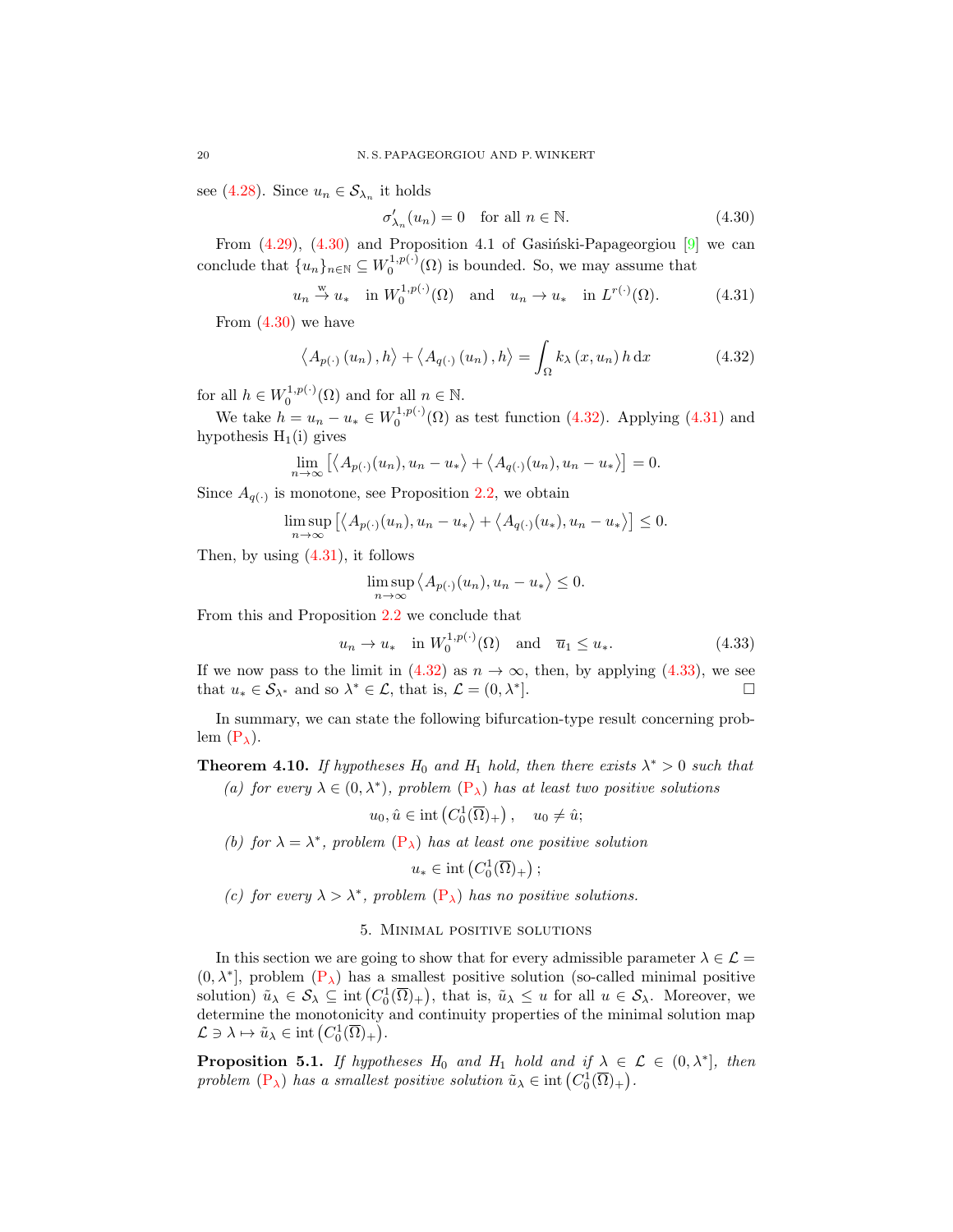*Proof.* As in the proof of Proposition 18 in Papageorgiou-Rădulescu-Repovš  $[19]$ , we show that the set  $\mathcal{S}_{\lambda}$  is downward directed, that is, if  $u, v \in \mathcal{S}_{\lambda}$ , then there exists  $y \in \mathcal{S}_{\lambda}$  such that  $y \leq u$  and  $y \leq v$ . Invoking Lemma 3.10 of Hu-Papageorgiou [\[13,](#page-21-18) p. 178], we can find a decreasing sequence  $\{u_n\}_{n\in\mathbb{N}}\subseteq\mathcal{S}_{\lambda}$  such that

$$
\inf \mathcal{S}_{\lambda} = \inf_{n \in \mathbb{N}} u_n \quad \text{and} \quad \overline{u}_{\lambda} \le u_n \le u_1 \quad \text{for all } n \in \mathbb{N}.
$$
 (5.1)

From [\(5.1\)](#page-20-0) it follows that the sequence  $\{u_n\}_{n\in\mathbb{N}}\subseteq W_0^{1,p(\cdot)}(\Omega)$  is bounded. So we may assume that

$$
u_n \stackrel{\text{w}}{\rightarrow} \tilde{u}_\lambda
$$
 in  $W_0^{1,p(\cdot)}(\Omega)$  and  $u_n \rightarrow \tilde{u}_\lambda$  in  $L^{p(\cdot)}(\Omega)$ . (5.2)

Since  $u_n \in \mathcal{S}_\lambda$ , we have

$$
\langle A_{p(\cdot)}(u_n), h \rangle + \langle A_{q(\cdot)}(u_n), h \rangle = \int_{\Omega} \lambda \left[ u_n^{-\eta(x)} + f(x, u_n) \right] h \, dx \tag{5.3}
$$

for all  $h \in W_0^{1,p(\cdot)}(\Omega)$  and for all  $n \in \mathbb{N}$ . Note that

<span id="page-20-2"></span><span id="page-20-0"></span>
$$
0 \le u_n^{-\eta(\cdot)} \le \overline{u}_\lambda^{-\eta(\cdot)} \in L^1(\Omega),
$$

see Lazer-McKenna [\[14\]](#page-21-15).

We choose  $h = u_n - \tilde{u}_\lambda \in W_0^{1,p(\cdot)}(\Omega) \cap L^\infty(\Omega)$  in [\(5.3\)](#page-20-1), pass to the limit as  $n \to \infty$  and apply [\(5.2\)](#page-20-2). This yields

$$
\limsup_{n \to \infty} \langle A_{p(\cdot)}(u_n), u_n - \tilde{u}_{\lambda} \rangle \le 0.
$$

Then, from Proposition [2.2,](#page-3-0) it follows

$$
u_n \to \tilde{u}_\lambda
$$
 in  $W_0^{1,p(\cdot)}(\Omega)$  and  $\overline{u}_\lambda \le \tilde{u}_\lambda$ . (5.4)

Passing to the limit in [\(5.3\)](#page-20-1) as  $n \to \infty$  and using [\(5.4\)](#page-20-3), we obtain

$$
\tilde{u}_{\lambda} \in \mathcal{S}_{\lambda} \subseteq \text{int}\left(C_0^1(\overline{\Omega})_+\right) \text{ and } \tilde{u}_{\lambda} = \text{inf } \mathcal{S}_{\lambda}.
$$

**Proposition 5.2.** If hypotheses  $H_0$  and  $H_1$  hold, then the map  $\lambda \mapsto \tilde{u}_{\lambda}$  from  $\mathcal{L} = (0, \lambda^*)$  into  $C_0^1(\overline{\Omega})$  is

(a) strictly increasing, that is,  $0 < \lambda' < \lambda$  implies  $\tilde{u}_{\lambda} - \tilde{u}_{\lambda} \in \text{int}(C_0^1(\overline{\Omega})_+)$ ; (b) left continuous.

Proof. (a) This is an immediate consequence of Proposition [4.5.](#page-15-4)

(b) Let  $\{\lambda_n\}_{n\in\mathbb{N}}\subseteq\mathcal{L}$  be a sequence such that  $\lambda_n\to\lambda^-$ . We have

$$
\overline{u}_{\lambda_1} \leq \tilde{u}_{\lambda_n} \leq \tilde{u}_{\lambda} \quad \text{for all } n \in \mathbb{N}.
$$

Hence,  $\{\tilde{u}_{\lambda_n}\}_{n\in\mathbb{N}} \subseteq W_0^{1,p(\cdot)}(\Omega)$  is bounded.

Then, as before, see the proof of Proposition [3.1,](#page-6-2) via the anisotropic regularity theory, there exist  $\alpha \in (0,1)$  and  $c_7 > 0$  such that

$$
\tilde{u}_{\lambda_n} \in C_0^{1,\alpha}(\overline{\Omega}) \quad \text{and} \quad \|\tilde{u}_{\lambda_n}\|_{C_0^{1,\alpha}(\overline{\Omega})} \le c_7 \quad \text{for all } n \in \mathbb{N}.\tag{5.5}
$$

Since  $C_0^{1,\alpha}(\overline{\Omega})$  is compactly embedded into  $C_0^1(\overline{\Omega})$ , from [\(5.5\)](#page-20-4) it follows that we have at least for a subsequence

$$
\tilde{u}_{\lambda_n} \to \hat{u}_{\lambda} \text{ in } C_0^1(\overline{\Omega}) \text{ and } \hat{u}_{\lambda} \in \mathcal{S}_{\lambda} \subseteq \text{int}(C_0^1(\overline{\Omega})_+).
$$
 (5.6)

<span id="page-20-5"></span><span id="page-20-4"></span><span id="page-20-3"></span><span id="page-20-1"></span> $\Box$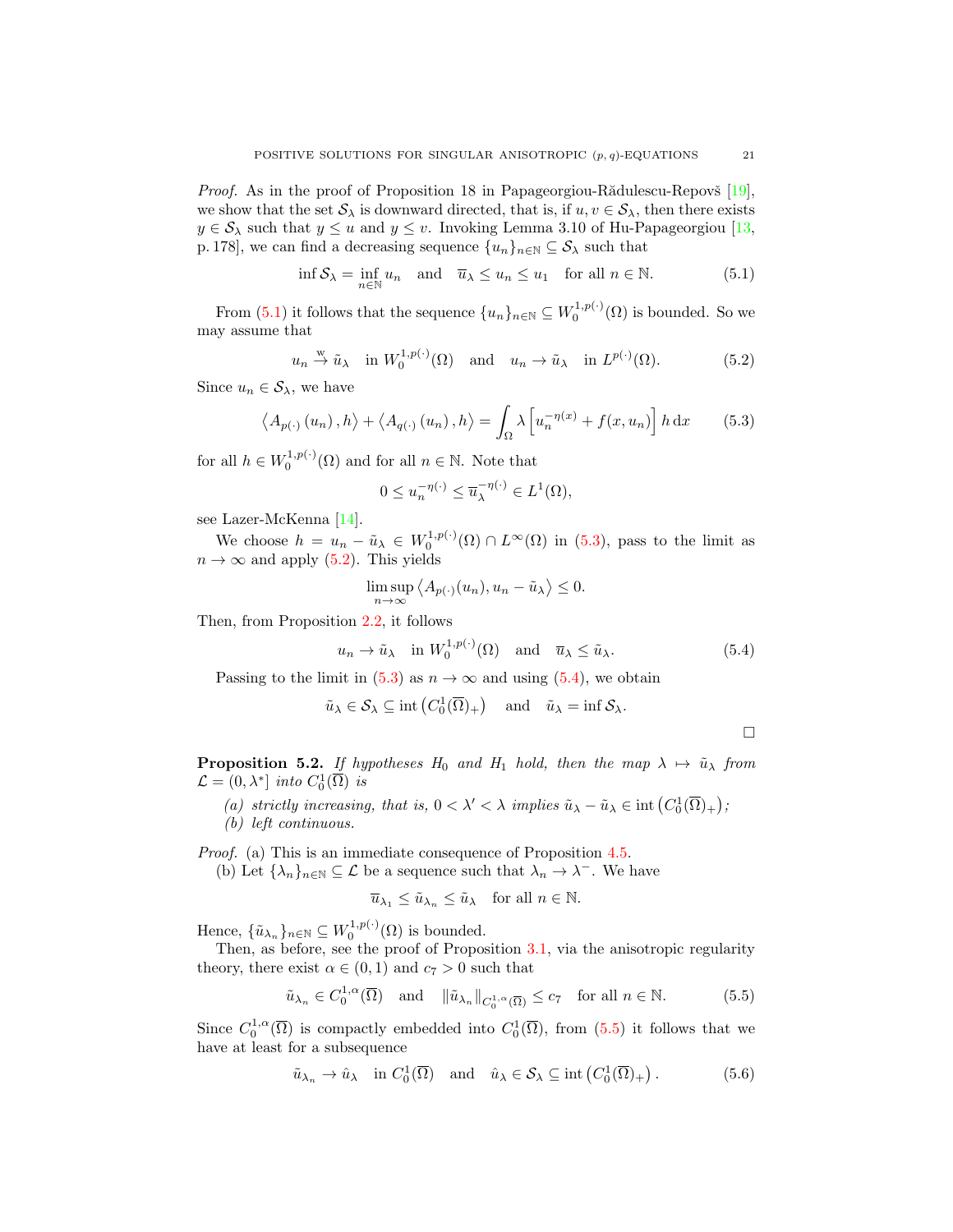Suppose that  $\hat{u}_{\lambda} \neq \tilde{u}_{\lambda}$ . Then there exists  $x \in \Omega$  such that  $\tilde{u}_{\lambda}(x) < \hat{u}_{\lambda}(x)$ . Then

$$
\tilde{u}_{\lambda}(x) < \tilde{u}_{\lambda_n}(x) \quad \text{for all } n \in \mathbb{N},
$$

see [\(5.6\)](#page-20-5). But this contradicts (a). Hence,  $\hat{u}_{\lambda} = \tilde{u}_{\lambda}$  and by Urysohn's criterion for convergent sequences, we have  $\tilde{u}_{\lambda_n} \to \hat{u}_{\lambda}$  in  $C_0^1(\overline{\Omega})$  for the initial sequence. Therefore,  $\lambda \mapsto \tilde{u}_{\lambda}$  is left continuous from  $\mathcal{L} = (0, \lambda^*]$  into  $C_0^1(\overline{\Omega})$ .

### Acknowledgment

The authors wish to thank the two anonymous referees for their constructive remarks.

#### **REFERENCES**

- <span id="page-21-4"></span>[1] V. Ambrosio, Fractional p&q Laplacian problems in  $\mathbb{R}^N$  with critical growth, Z. Anal. Anwend. 39 (2020), no. 3, 289–314.
- <span id="page-21-5"></span>[2] V. Ambrosio, V.D. Rădulescu, Fractional double-phase patterns: concentration and multiplicity of solutions, J. Math. Pures Appl.  $(9)$  142  $(2020)$ , 101-145.
- <span id="page-21-0"></span>[3] V. Benci, P. D'Avenia, D. Fortunato, L. Pisani, Solitons in several space dimensions: Derrick's problem and infinitely many solutions, Arch. Ration. Mech. Anal. 154 (2000), no. 4, 297–324.
- <span id="page-21-3"></span>[4] S.-S. Byun, E. Ko, Global  $C^{1,\alpha}$  regularity and existence of multiple solutions for singular  $p(x)$ -Laplacian equations, Calc. Var. Partial Differential Equations 56 (2017), no. 5, Paper No. 76, 29 pp.
- <span id="page-21-1"></span>[5] L. Cherfils, Y. Il'yasov, On the stationary solutions of generalized reaction diffusion equations with p&q-Laplacian, Commun. Pure Appl. Anal. 4 (2005), no. 1, 9–22.
- <span id="page-21-2"></span>[6] L. Diening, P. Harjulehto, P. Hästö, M. Růžička, "Lebesgue and Sobolev Spaces with Variable Exponents", Springer, Heidelberg, 2011.
- <span id="page-21-11"></span>[7] X. Fan, D. Zhao, A class of De Giorgi type and Hölder continuity, Nonlinear Anal. 36 (1999), no. 3, 295–318.
- <span id="page-21-12"></span>[8] N. Fukagai, K. Narukawa, On the existence of multiple positive solutions of quasilinear elliptic eigenvalue problems, Ann. Mat. Pura Appl.  $(4)$  186  $(2007)$ , no. 3, 539-564.
- <span id="page-21-7"></span>[9] L. Gasiński, N.S. Papageorgiou, Anisotropic nonlinear Neumann problems, Calc. Var. Partial Differential Equations 42 (2011), no. 3-4, 323–354.
- <span id="page-21-16"></span>[10] J. Giacomoni, I. Schindler, P. Takáč, Sobolev versus Hölder local minimizers and existence of multiple solutions for a singular quasilinear equation, Ann. Sc. Norm. Super. Pisa Cl. Sci. (5) 6 (2007), no. 1, 117–158.
- <span id="page-21-13"></span>[11] D. Gilbarg, N.S. Trudinger, "Elliptic Partial Differential Equations of Second Order", Springer-Verlag, Berlin, 2001.
- <span id="page-21-14"></span>[12] P. Harjulehto, P. Hästö, M. Koskenoja, Hardy's inequality in a variable exponent Sobolev space, Georgian Math. J. **12** (2005), no. 3, 431-442.
- <span id="page-21-18"></span>[13] S. Hu, N.S. Papageorgiou, "Handbook of Multivalued Analysis", Vol. I, Kluwer Academic Publishers, Dordrecht, 1997.
- <span id="page-21-15"></span>[14] A.C. Lazer, P.J. McKenna, On a singular nonlinear elliptic boundary-value problem, Proc. Amer. Math. Soc. 111 (1991), no. 3, 721–730.
- <span id="page-21-6"></span>[15] Z. Liu, D. Motreanu, S. Zeng, Positive solutions for nonlinear singular elliptic equations of p-Laplacian type with dependence on the gradient, Calc. Var. Partial Differential Equations 58 (2019), no. 1, Paper No. 28, 22 pp.
- <span id="page-21-8"></span>[16] N.S. Papageorgiou, V.D. Rădulescu, D.D. Repovš, Anisotropic equations with indefinite potential and competing nonlinearities, Nonlinear Anal. 201 (2020), 111861, 24 pp.
- <span id="page-21-10"></span>[17] N.S. Papageorgiou, V.D. Rădulescu, D.D. Repovš, "Nonlinear Analysis — Theory and Methods", Springer, Cham, 2019.
- <span id="page-21-9"></span>[18] N.S. Papageorgiou, V.D. Rădulescu, D.D. Repovš, Nonlinear nonhomogeneous singular problems, Calc. Var. Partial Differential Equations 59 (2020), no. 1, Paper No. 9, 31 pp.
- <span id="page-21-17"></span>[19] N.S. Papageorgiou, V.D. Rădulescu, D.D. Repovš, Positive solutions for perturbations of the Robin eigenvalue problem plus an indefinite potential, Discrete Contin. Dyn. Syst. 37 (2017), no. 5, 2589–2618.